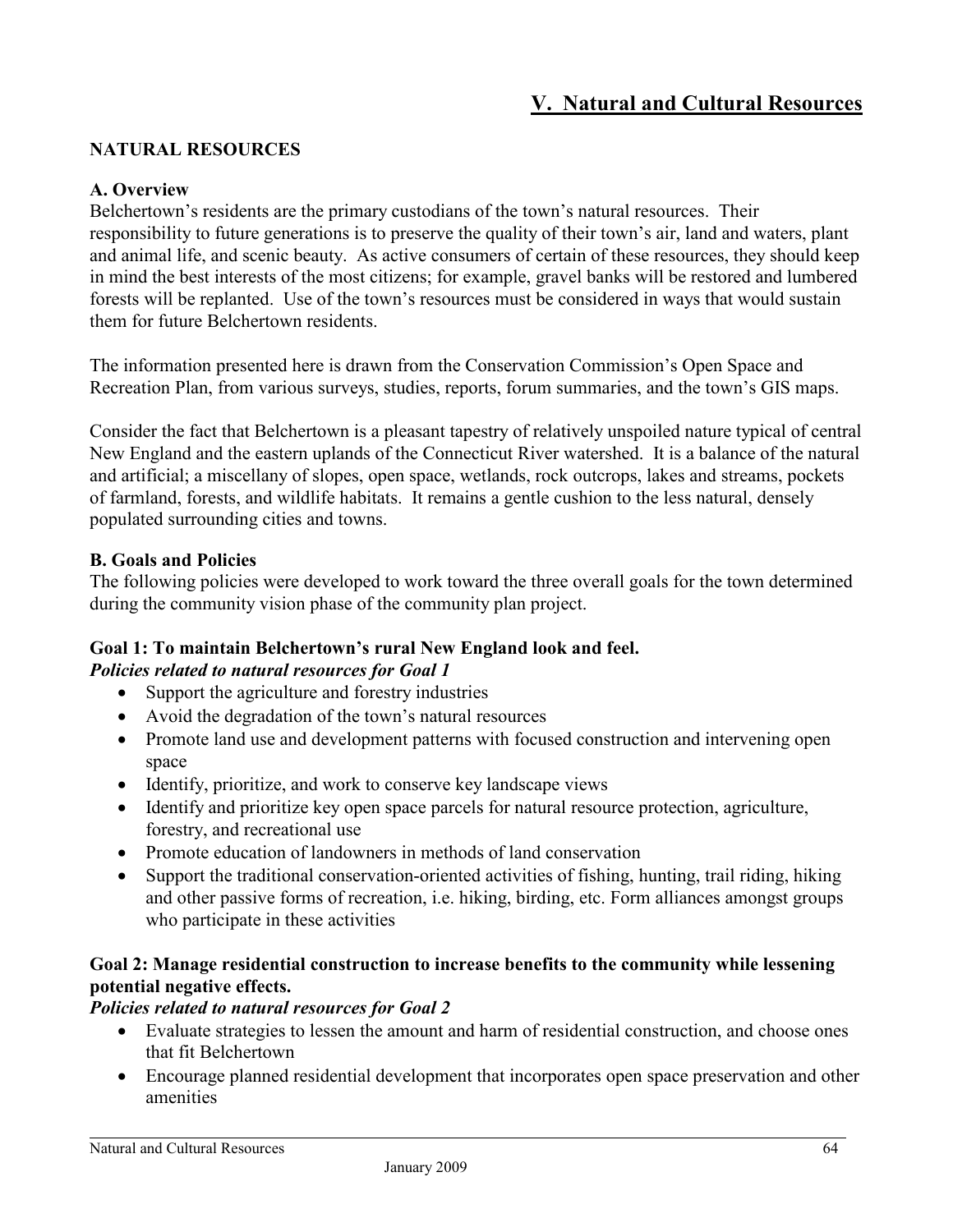- Discourage the importation of exotic landscaping plants (use UMass Extension guidelines to achieve this policy)
- Discourage lawn chemicals and fertilizers by educating residents of the hazards of these substances
- Encourage development in village areas, perhaps by zoning incentives

# **Goal 3: Evaluate and achieve business development that contributes to town life and mitigate potential negative effects.**

## *Policies related to natural resources for Goal 3*

- Support the agriculture and forestry industries
- Identify, prioritize, and work to 'green' business we would like to come to our community
- Designate areas for non-polluting industrial activities where they can be adequately served by the infrastructure systems and buffered from surrounding land uses
- Develop plans to prevent traffic congestion

# **C. Inventory**

# *Clean Air and Climate as Resources*

Locally produced air pollution is still light. There is no large industrial emitter, and no major highway runs through town. Auto emissions can be heavy during times of student traffic to and from nearby Amherst and during special events such as the Belchertown Fair, commuting hours, etc. On still winter days, air pollution can occur from wood stove/furnace emissions – these are usually brief and dissipate quickly. (Although a recent moratorium on new wood furnace installations is in place while regulations are developed to protect public health while remaining sensitive to the need to be more energy-independent and use sustainable local resources.) Parts of Belchertown are on the flight path to Westover Air Reserve Base, so large military aircraft rumble and disperse their emissions above the town. We have no control over that.

Belchertown does experience air pollution that wafts in from the Midwest and Mid-Atlantic regions, though. Some of the northeast's highest air pollution readings have been taken at the apparently pristine Quabbin reservation. Ground-level ozone, carbon dioxide, and other pollutants are brought in by the prevailing winds, which deliver smog from traffic in New York and Philadelphia, coal particulates from power plants in Ohio, and sulfuric acid rain from smelters in Ontario and Michigan.

The expanses of the Quabbin watershed to the east and the tree-cover of the Holyoke Range and Pelham Hills serve as filters to some extent for carbon dioxide and other chemicals. Simultaneously, these same filters produce airborne allergens that many people are sensitive to. These allergens are typical of an area characterized by forests and open spaces having heavy growths of pine, maple, oak, hay, ragweed, and goldenrod.

Because of the town's varied altitude, Belchertown's climate offers opportunities for recreation linked to relatively cooler air across the four seasons. Snowfall can be higher in the north end of town near Pelham than in the rest of town. Overall, the climate is typical of Central New England and the Berkshire Hills to the west.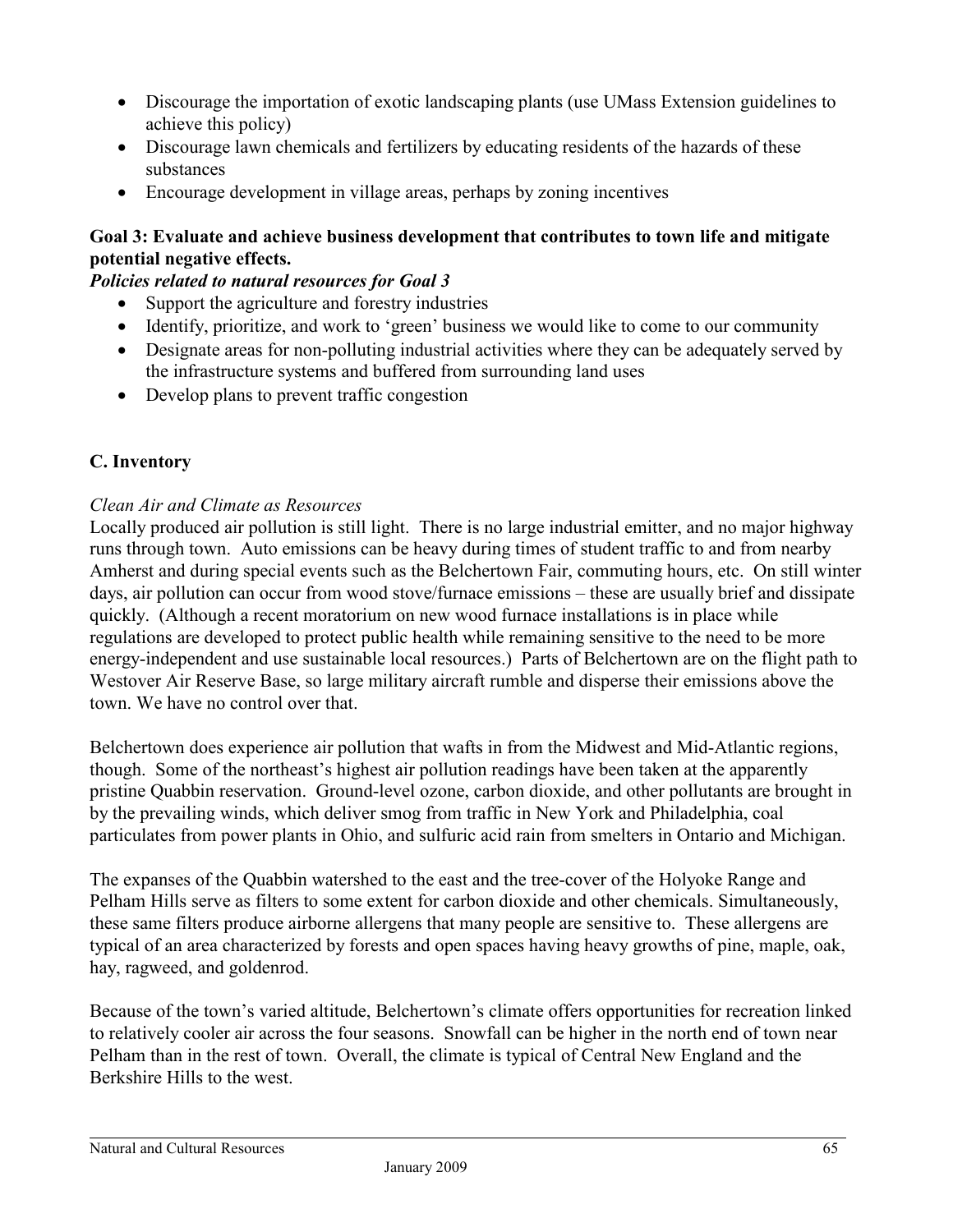Noise pollution is generally not a problem. There are the occasional instances of loud parties, especially near the end of the school year, traffic, dogs, the active railroad, and aircraft using Westover. Few cases of industrial noise have arisen, and those have been mitigated. Town meeting passed a noise bylaw several years ago.

Some things on the horizon that could influence air quality and climate include global climate change (increased temperature and severe weather events), the likelihood of increased traffic congestion, and the switch to alternative energy sources (most likely wood or other plant-based carbohydrates).

# *Land as a Resource*

The topography [surface] of Belchertown is the consequence of ancient upheavals in Earth's crust modified by the comings and goings of huge glaciers. A distinct feature of the town's landscape is the Triassic Border Fault that slices north and south forming the boundary between the Pelham Hills and the Holyoke Range. (The Route 9 corridor.) Fortunately, there seems to be no suggestion of geologic instability linked with this fault, for the town's main road, Federal Street/Amherst Road (Route 9), and railroad run along this fault. The glaciers left various types of deposits including till, a mix of gravel, sand, silt, and clay, which together make up 36% of Belchertown's land area. Large concentrations are located in both northern and southern Belchertown. Outwash, another deposit, is a highly variable mix of sand and gravel, porous and permeable, excellent for aquifers and recharge areas. Thirty percent of the town's surface is outwash.

The major factors limiting land-use due to soils suitability include permeability, depth to seasonal high water, depth to bedrock, hardpan surface rockiness and stoniness, texture of the subsoil, natural drainage, and soil reaction. [See Map 4, *Soil and Slope Limitation to Development*, in the map appendix.] Septic systems require appropriate soil absorptive ability and level of water table during the wet seasons. Hardpan is a problem northeast of Route 9 and in the southwest of town near the Granby border. Severe wetness is a constraint in eastern and southern Belchertown. Slope is a problem east of the town village and along the western boundary south of U.S. Route 202. Slight limitations prevail near the lakes and in the central southwestern part of town.

A medley of hills characterizes Belchertown made up of steeply sloped wooded hills in the northeast to more gentle hills elsewhere. The Holyoke Range and Pelham Hills have slopes in excess of 15%. Some small areas have 25% slopes, however, most of the slopes in town are less than 15%. The variability of Belchertown's topography presents many opportunities for scenic enjoyment and recreation but makes large-scale agriculture prohibitive. Where the soil cover is appropriate, small specialty farming/horticulture is possible, such as tree farming, berry farming, plant nurseries, and orchards.

## *Water as a Resource*

Concerns relating to the surface waters include the quantity and quality of Belchertown's lakes and streams, its wetlands and vernal pools, and its flood-prone areas. [See Map 9, *Surface Water Resources*.] These are the components of the two major, state-defined watersheds in Belchertown – the Chicopee and Connecticut Rivers.

Beneath the surface, there are three large groundwater aquifer systems: Hop, Scarborough, and Lower Jabish Brooks. All three are especially important to private wells and to the deep town wells.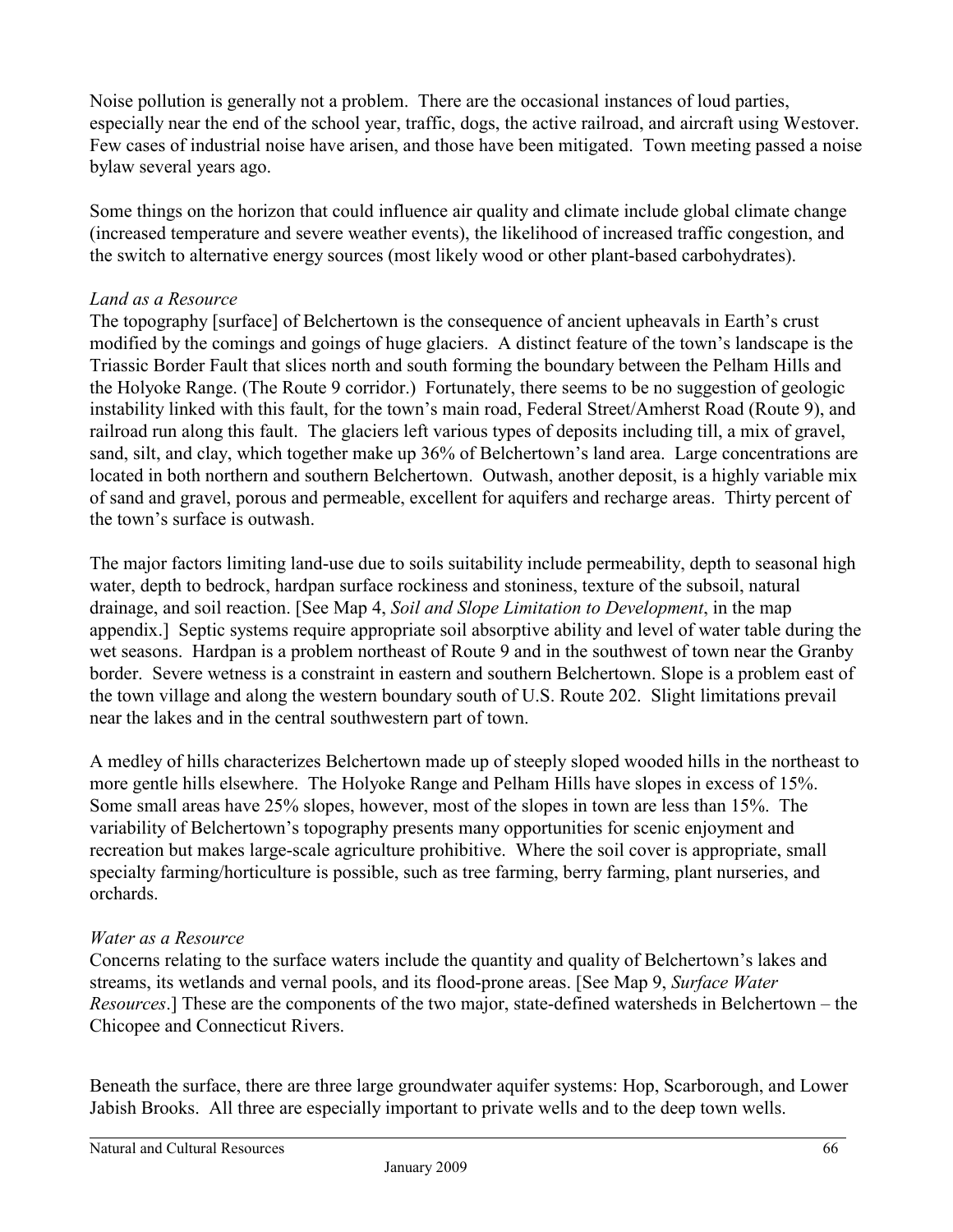Fortunately, Belchertown's underground water resources can provide good quality drinking water for years to come provided they and their recharge areas are protected from contamination. The Aquifer Protection District overlay zone with a corresponding section in the zoning bylaw is one level of protection. The Board of Health in May 2002 also adopted new groundwater protection regulations. In 2007, town meeting adopted a storm water bylaw that went into effect January 2008.

The three major lakes ('Tri-Lakes') in Belchertown are a valuable aesthetic and recreational resource. They are vulnerable to both surface and sub-surface degradation linked with nearby residential development and to possible cargo spills on Route 9 and the railroad. Chemical control of weed growth, largely from two particular species, has been applied (to two of the Lakes, Metacomet and Arcadia, only most recently), and a municipal sewer system has been installed that potentially services all waterfront properties. Both of these strategies should slow the eutrophication of these three Lakes, however, there has been considerable controversy among waterfront residents on the role of weedcontrolling chemicals. A long-term Tri-Lakes management that everyone can agree upon must be adopted and continually updated to control the weeds and slow-down eutrophication. The lakes provide recreation throughout the year. The town beach is situated on the south shore of Lake Arcadia, and Lake Metacomet has a boat ramp and is stocked with fish. Redevelopment and non-point source pollution are still major issues and threaten the water and aesthetic quality of the Lakes. Consideration might be given to waterfront zoning regulations that help preserve these.

Jabish Brook is the major stream in town. It originates in Knight's Pond near Pelham. In its upper stretch, it is an important component of the City of Springfield's water; Jabish Brook water gets diverted into the Springfield Reservoir in Ludlow via the Jabish Canal, owned by the City of Springfield. The lower length of the brook is important to the Belchertown and Bondsville aquifers. Each of these water districts has wells near the brook. This water supply receives continual monitoring and is worthy of even greater protection.

Flood Plains are those areas prone to periodic flooding. Allowed uses are limited to those that would receive the least property damage or displace the least volume of water in a flood. Accurate mapping of the flood plains has been achieved and zoning created accordingly as part of the Federal Government's flood plain insurance program. With so much high terrain, Belchertown is relatively free of flood threats compared to river delta towns. The Flood Plain District overlay zone provides zoning protection in these areas.

Wetlands are ecological wonderlands dominated by plants that need abundant water. This special vegetation absorbs flood water, stores and degrades pollutants, and provides wildlife habitats. Wetlands consist of shrub swamps, beaver ponds, shallow and deep marshes, wet meadows, bogs, forested swamps, seasonally flood areas, and lands within the charted 100-year flood plains. Belchertown's zoning has the Wetland District overlay zone. In addition to the Massachusetts Wetlands Protection Act, Belchertown also adopted its own Wetland Protection Bylaw to add further protection. Belchertown's wetlands and the 100-foot buffer zone surrounding all wetlands are protected and regulated by the Conservation Commission.

In addition, the Natural Resource Conservation Service has identified twenty-one soil types in Belchertown that have a seasonally high water table and are poorly drained. Consequently, these wet soils limit development.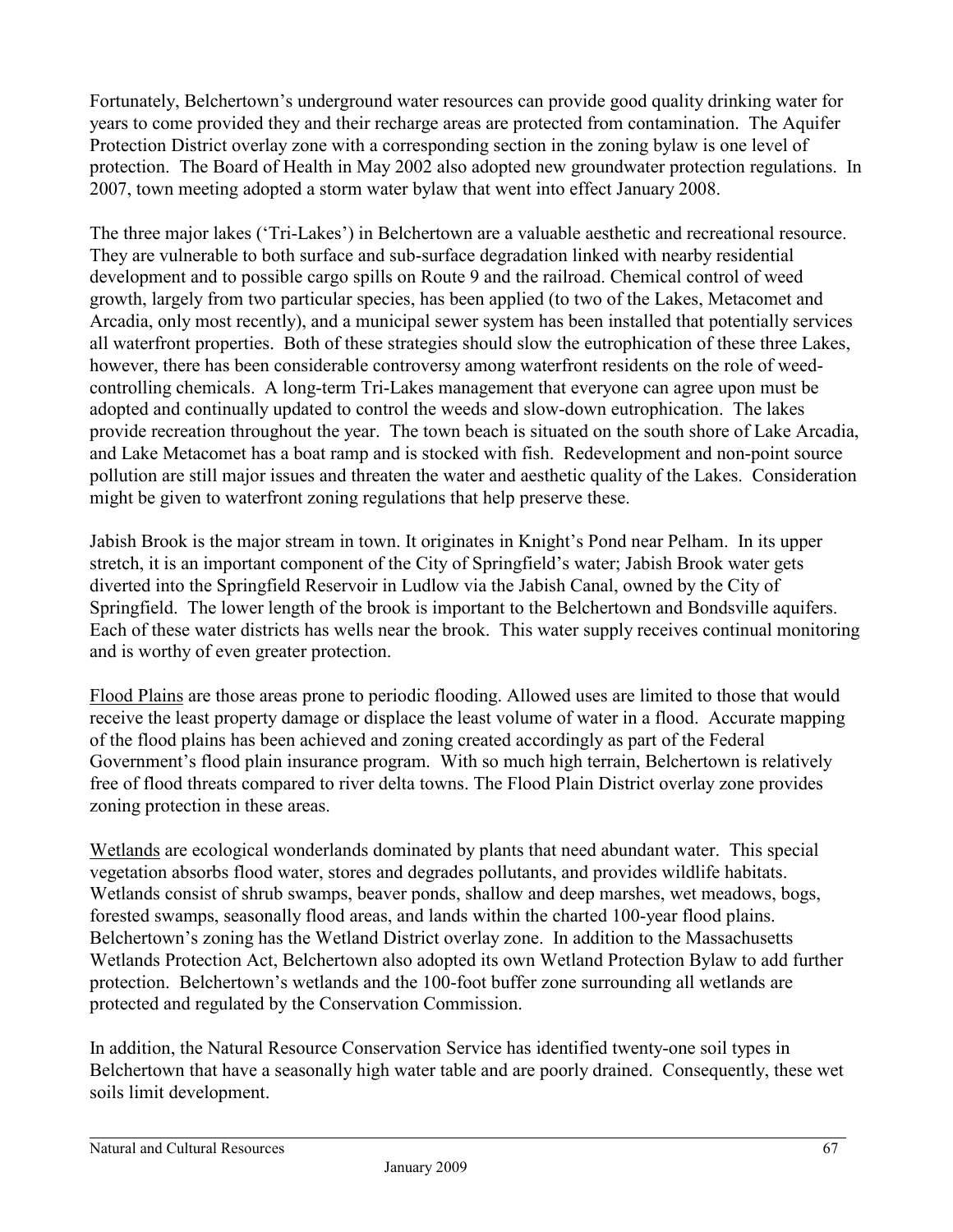Wetlands total more than 3,000 acres or 11% of Belchertown's landmass. Where wetlands occur within glacial outwash deposits they may indicate the true water table. Such deposits make up 30% of the town's area.

Despite existing state and local wetlands protection regulations, there is a potential for contamination within the Broad, Batchelor, Hop, and Jabish Brook watersheds. Loss and fragmentation of wetland habitats contribute to the decline of various species of wildlife; at least half of the state's endangered birds are wetland species.

# *Vegetation as a Resource*

Over half of the total land acreage of Belchertown is forested, though the forest is of neither uniform age nor density. Much of the forest is hardwood, consisting of red and white oak, red and sugar maple, cherry, ash, and birch. The majority conifers are white pine and hemlock, with some spots of cedar, red pine, and, rarely, spruce. Belchertown's forests have been changing for many years. Areas once cleared for agriculture or for timber are now in various stages of returning to maturity. For example, in the Belchertown section of the Holyoke Range, oak and hickory are found on the south slope, but maple and post-climax hardwoods are found on the cooler northern slopes.

In Belchertown, human activity has opened the forest and has created an edge between forest and field. This edge is where wildlife flourishes, and it has made shade-intolerant species viable, such as birch, and has brought in early succession pine communities. Additionally, there are many acres of abandoned fields and orchards. These foregone agricultural lands provide good wildlife habitats. Shrub swampland and meadows each have their unique trees and grasses. Studies in the 1970s identified 62 species of trees, 214 species of wildflowers, flowering shrubs and vines and 42 introduced plant species.

The largest unbroken tract of forestland in Belchertown belongs to the Department of Conservation and Recreation (DCR), 3,000 acres of Quabbin Reservoir Watershed in the northeast corner of the town. In addition, adjacent forestland is managed as part of the Swift River Wildlife Management Area; and the Swift River Sportsmen's Club owns approximately 300 acres of forestland adjacent to this land. Other forestland is within a part of Holyoke Range State Park, several municipal watersheds, and in private ownership.

Logging is an important industry in Belchertown. Much of the private land is in the Chapter 61 program, and is regularly harvested for lumber and firewood. The landowner with the most privatelyowned acreage in Belchertown is Cowls lumber company. DCR land is also managed for forestry and is selectively logged. Forestry, logging, firewood, and milling employ a relatively high number of Belchertown residents directly. Income is also provided to the landowners who have their trees harvested. Oak, ash, pine, maple, and birch are the main and most valuable commercial species.

Another change in the local flora is the displacement of indigenous vegetation with exotic plants brought in as crops, orchards, and ornamental plants. The importation of nursery plants for landscaping is a big business with the many new residences in town. The result of this is that traditional vegetation is removed and landscaping vegetation replaces it. This process has mixed effects on wildlife.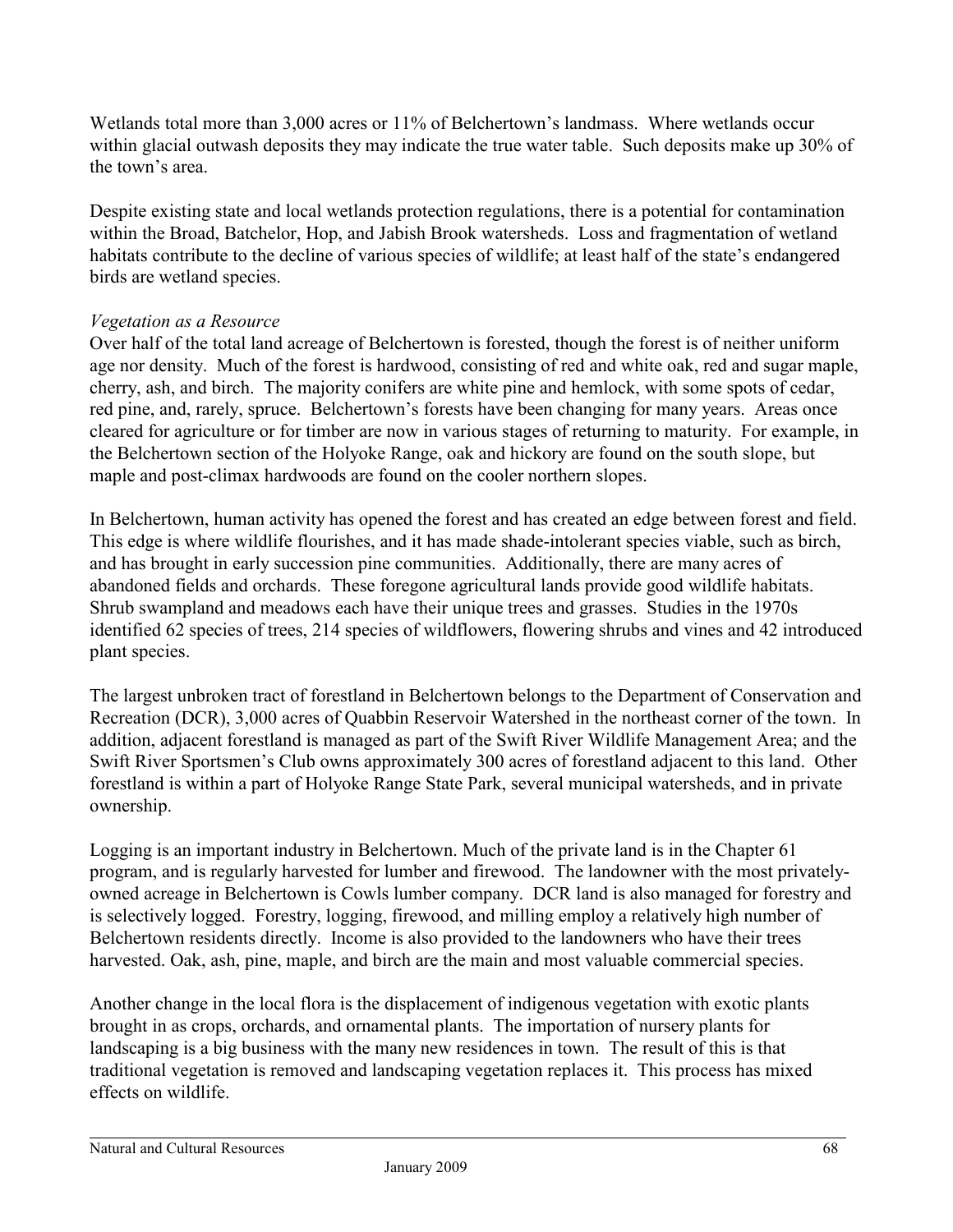## *Wildlife as a resource*

Belchertown has a good representation of the wildlife found in southern New England. The town has a variety of habitat and, so far, plenty of undeveloped land to support most local species. There are variations in altitude and microclimate, and in vegetation, including meadows, dense underbrush, and open woods. Some common species are whitetail deer, coyotes, foxes, beavers, turkeys, ducks, geese, owls, hawks, minks and other members of the weasel family, such as fishers, and fish, including trout and bass. Ospreys have nested near Lake Arcadia, and pheasants are stocked each autumn for hunting. Some less common species are residents of the Quabbin Reservoir lands, including the bald eagle, black bears and moose.

Overall, one hundred and nineteen species of birds have been identified, including such state-listed threatened species as the great blue heron, the osprey, and the common loon; eleven species of fish, twenty species of mammal, nine species of amphibians, and nine species of reptiles. The Massachusetts Natural Heritage Program has noted town-owned areas that should be preserved for rare species habitat.

Wild animals have their own boundaries and do not acknowledge the lines on our maps. As more species learn to adapt to human-influenced environments conflicts become a concern. Beaver ponds flood back yards; occasionally bears will explore rubbish cans; ducks and geese will create unhealthful conditions near lakes and ponds. People develop an 'us-or-them' mentality. As the town's residential development keeps spreading into the woods and former farms, two things occur to cause conflicts between animals and people: one is that the new houses are now in the animals' territories; the other is that the animal populations increase because of less hunting and more forage in the form of ornamental lawn plants. Continuity of wildlife habitat (wildlife corridors) is an important attribute that should be considered when planning residential and transportation development(s).

## *Scenic vistas as a resource*

Most citizens are quite aware of Belchertown's visual treasures: its winding roads, its stone fences, its pastures and fields, and its lines of shade trees. Most of these treasures are privately owned. Nevertheless, in the sense that they are visible to the public, they are part of the public domain.

Certain broad vistas are particularly notable:

- looking southwest from the former state school property to the Holyoke Range
- South Amherst and across the Pioneer Valley from Orchard Street
- the horizon from the Belchertown section of the Metacomet-Monadnock Trail
- from the University of Massachusetts and former Atkins orchards on Sabin Street
- from Rockrimmon Road, Dana Woods, Turkey Hill and Sheffield Estates
- Munsell street (west terminus and new residential development)

## Additional Relevant Information

The Community Plan survey showed that Belchertown's residents care strongly about the town's natural resources. There is "Strong Support" for preserving and protecting the town's lakes, rivers and streams, wooded areas, and scenic views; also under "Support" are listed farmland and wetlands. Under Natural Resources-related Recreational Activities, respondents rated hiking trails, bike trails, and town beaches as "very important," while skiing trails, fishing access, off-road trails, and horse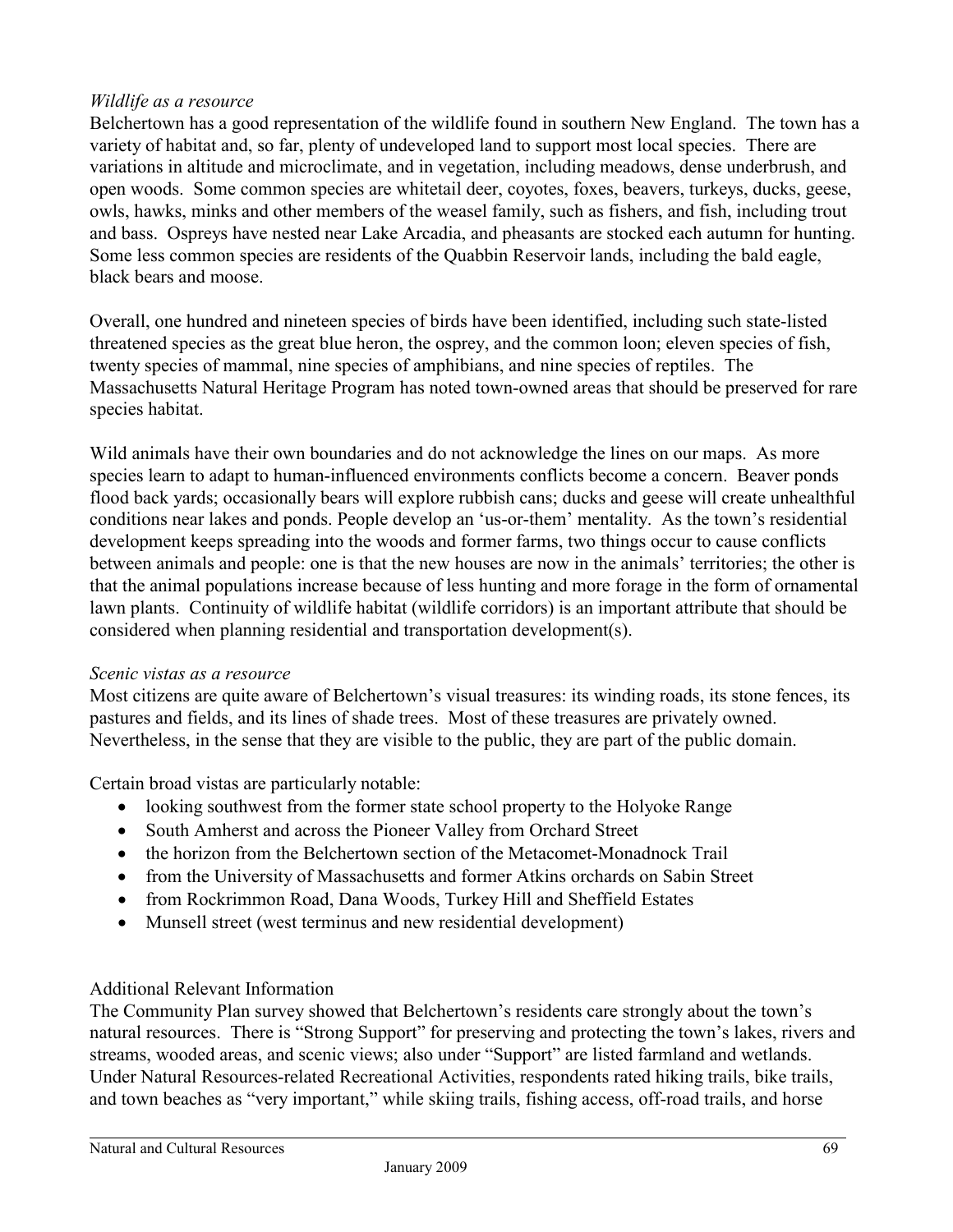trails were rated "Moderately Important," and snowmobile trails and hunting access were included under "Slightly Important." Respondents felt it "Extremely Important" that Belchertown protect its natural environment (forests, wildlife, fish) and protect its environmental quality (air and water quality). Regarding Recreation Facilities, Quabbin Reservoir Area Access was given top priority by all age groups, except the 30-35 age group – they rated it third behind playgrounds and parks.

Two community forums generated the following goals relating to natural resources:

- Support agriculture and forestry
- Avoid degradation of natural resources
- Identify and prioritize key open space parcels for natural resource protection
- Identify, prioritize, and work to conserve key landscape views

Previous studies and research have also identified assets, goals, and policies for natural resources in Belchertown. The Local Statement of Growth Problems and Priorities in 1976 had as distinct assets the Quabbin area, clean air, potable water, physical beauty, forests, lakes and streams, wetland/aquifer recharge areas, scenic topography, and prime agriculture. From the Conservation Commission's Plan (1986) developed by the Conway School of Landscape Design, the recommendations for conservation priority were lands that assure safe drinking water, productive agriculture, productive forest lands, and lands most suitable for recreational activities. In the spring of 2002, a UMass studio prepared regional and local greenway plans for Belchertown. Section 6, Open Space and Recreation has more detail on land conservation priorities.

# **D. Conclusion and Implementation Actions**

From the foregoing descriptions, studies, goals, and survey results, one unequivocal conclusion emerges: the people of Belchertown want serious strategies in place for protecting, enhancing, and using the town's natural resources, key components in maintaining the "rural atmosphere". Stated more firmly: As land continues to be developed, do not degrade the natural heritage.

| $I.D.$ &<br>Priority | Action                                                                                                                          | <b>Initiate</b> | When Remarks                                                                                                                                                                     | *Convening Group<br>and others who should<br>be involved]                                         |
|----------------------|---------------------------------------------------------------------------------------------------------------------------------|-----------------|----------------------------------------------------------------------------------------------------------------------------------------------------------------------------------|---------------------------------------------------------------------------------------------------|
| $NR-1$               | Update and distribute GIS information on<br>Inatural resources                                                                  |                 |                                                                                                                                                                                  | *Conservation<br>Commission, Planning<br>Board, IS                                                |
| <b>NR-2</b>          | Work with Tri-Lakes Association on<br>comprehensive Lakes Management Plan<br>with emphasis on slowing nutrient run-off          |                 |                                                                                                                                                                                  | *Conservation<br>lCommission<br>[BOH; Building<br>Inspector; DPW]<br>*Planning Board<br>[Con Com] |
| NR-3                 | Require wildlife habitat evaluation for all<br>development (other than single family home)<br>projects outside of village areas |                 | Not currently, except<br>for projects regulated<br>by Con. Com. with<br>wetlands. Wildlife<br>lhabitat evaluations<br>lneed to follow<br>accepted procedure<br>and documentation |                                                                                                   |

# **Implementation Actions for Natural Resources**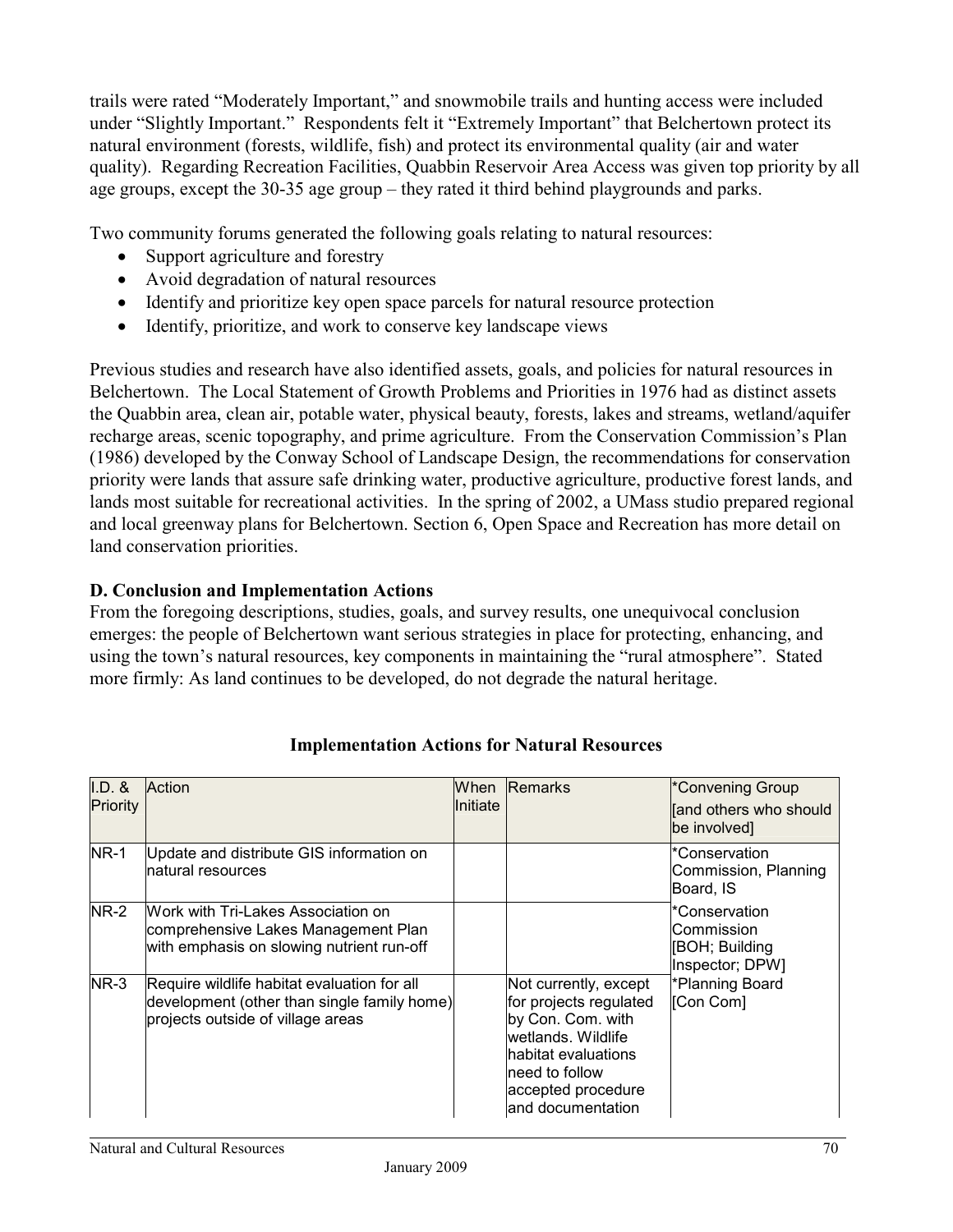| NR-4        | Research and develop incentives for<br>landowners to keep their land in Chapter 61<br>(forestry, agriculture, and recreation)                                                                                                                                          | Assessors are under<br>*Agriculture<br>Commission<br>pressure to remove<br>Ch. 61 land from<br>favored tax status if not<br>actively used for<br>forestry and<br>agriculture.<br>Landowners must have<br>knowledge, tools, and<br>markets to keep land in<br>active forestry and<br>agriculture |
|-------------|------------------------------------------------------------------------------------------------------------------------------------------------------------------------------------------------------------------------------------------------------------------------|-------------------------------------------------------------------------------------------------------------------------------------------------------------------------------------------------------------------------------------------------------------------------------------------------|
| <b>NR-5</b> | Develop educational programs and<br>materials for agricultural and other open<br>space landowners covering financial<br>planning, liability, and natural resource<br>management                                                                                        | Already a major<br>*Agriculture<br>objective of Ag Com,<br>Commission<br>but needs more work                                                                                                                                                                                                    |
| NR-6        | Develop an education program on natural<br>landscaping and lawn alternatives.<br>Incorporate low-input landscaping into sub-<br>division regulations and review of single<br>family home Con Com filings.                                                              | How does the new<br>*Conservation<br>earth-removal bylaw<br>Commission<br>fit? What is the state-<br>of-art? Could<br>Belchertown become a<br>model community? Or,<br>is it asking too much of<br>citizens?                                                                                     |
| <b>NR-7</b> | Work with sport organizations – rod and gun<br>clubs, other fishing and hunting groups, trail<br>riders - to develop land, water, and wildlife<br>management plans, and to educate the<br>public in the benefit of these organizations'<br>activities to preservation. | *Conservation<br>Commission                                                                                                                                                                                                                                                                     |
| NR-8        | Work with state and federal agencies, local<br>landscapers and builders to identify and<br>control invasive species.                                                                                                                                                   | *Conservation<br>How does one report a<br>siting? Do we have<br>Commission<br>information on invasive<br>species on website?                                                                                                                                                                    |
| NR-9        | <b>Watershed monitoring</b>                                                                                                                                                                                                                                            | *Conservation<br>Commission                                                                                                                                                                                                                                                                     |

# **CULTURAL RESOURCES**

## **A. Overview**

The first settlement of non-aboriginal people in the area that became Belchertown occurred in the 1730s. The original meetinghouse for the town's first twenty or so families was established in 1738 in the area of present-day South Main Street. Originally called Cold Spring because of a "never-ending" water source on the path between Hadley and Brookfield, Belchertown was incorporated in 1761, taking its name from Jonathan Belcher, former Governor of Massachusetts and New Hampshire colonies.

Originally a farming community, the town's early notoriety was as a center for the carriage industry in the mid-nineteenth century. Later, Belchertown was known as a resort community to which prominent city-dwellers escaped for relief from the summer heat. Several impressive hotels graced the town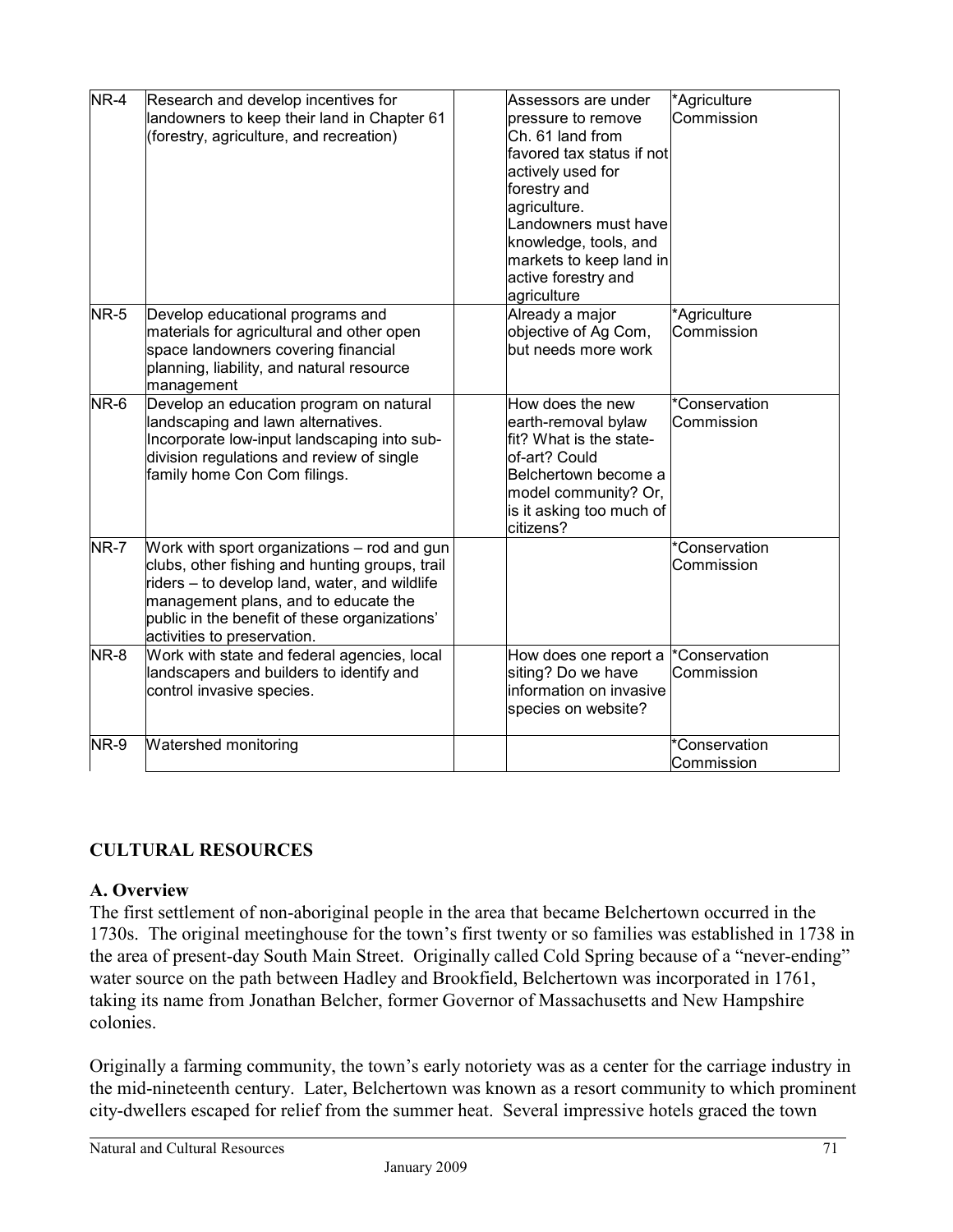common in the decades surrounding the turn of the century to accommodate visitors who often traveled to the town via the railroad.

In the twentieth century, the Belchertown State School was a significant presence in the community and the town's largest employer. The school, an institution for people with mental retardation, was phased out and closed in 1992. Today, Belchertown's character is largely residential, with its people traveling to Amherst, Springfield and other nearby population centers to work.

Throughout its history, Belchertown has retained the thread of its agricultural heritage. The Belchertown Fair, one of the town's foremost community events, celebrates that heritage with livestock shows, produce displays, and ox- and horse-pulls.

# **B. Goals and Policies**

The following policies were developed to work toward the three overall goals for the town determined during the community vision phase of the community plan project.

#### **Goal 1: To maintain Belchertown's rural New England look and feel. Policies related to cultural resources for Goal 1:**

- **Promote "traditional"** New England small town, encouraging land use with focused construction and intervening open space.
- Identify, prioritize, and work to conserve key landscape views.
- Establish standards for the scale and site planning of construction.
- Avoid suburban-style roadsides.

# **Goal 2: Manage residential construction to increase benefits to the community while lessening potential negative effects.**

## **Policies related to cultural resources for Goal 2:**

**Encourage subdivision design to integrate new development with existing neighborhoods.** 

# **Goal 3: Evaluate and achieve business development that contributes to town life and mitigate potential negative effects.**

# **Policies related to cultural resources for Goal 3:**

- Consider the town's cultural heritage in site plan approvals.
- **Encourage businesses that are compatible with and supportive of the town's cultural heritage;** such as agriculture and forestry.

One goal of this planning process, as articulated in the Community Vision developed in 2000, is to "maintain Belchertown's rural New England look and feel." The characteristics that distinguish this community vision include:

- a value for the town's natural resources, open spaces, and scenic landscapes;
- a value for its agricultural and forestry heritage;
- a value for preserving its historic buildings, traditional architecture, and establishing standards for new construction; and
- a value for recreational spaces, particularly the town common.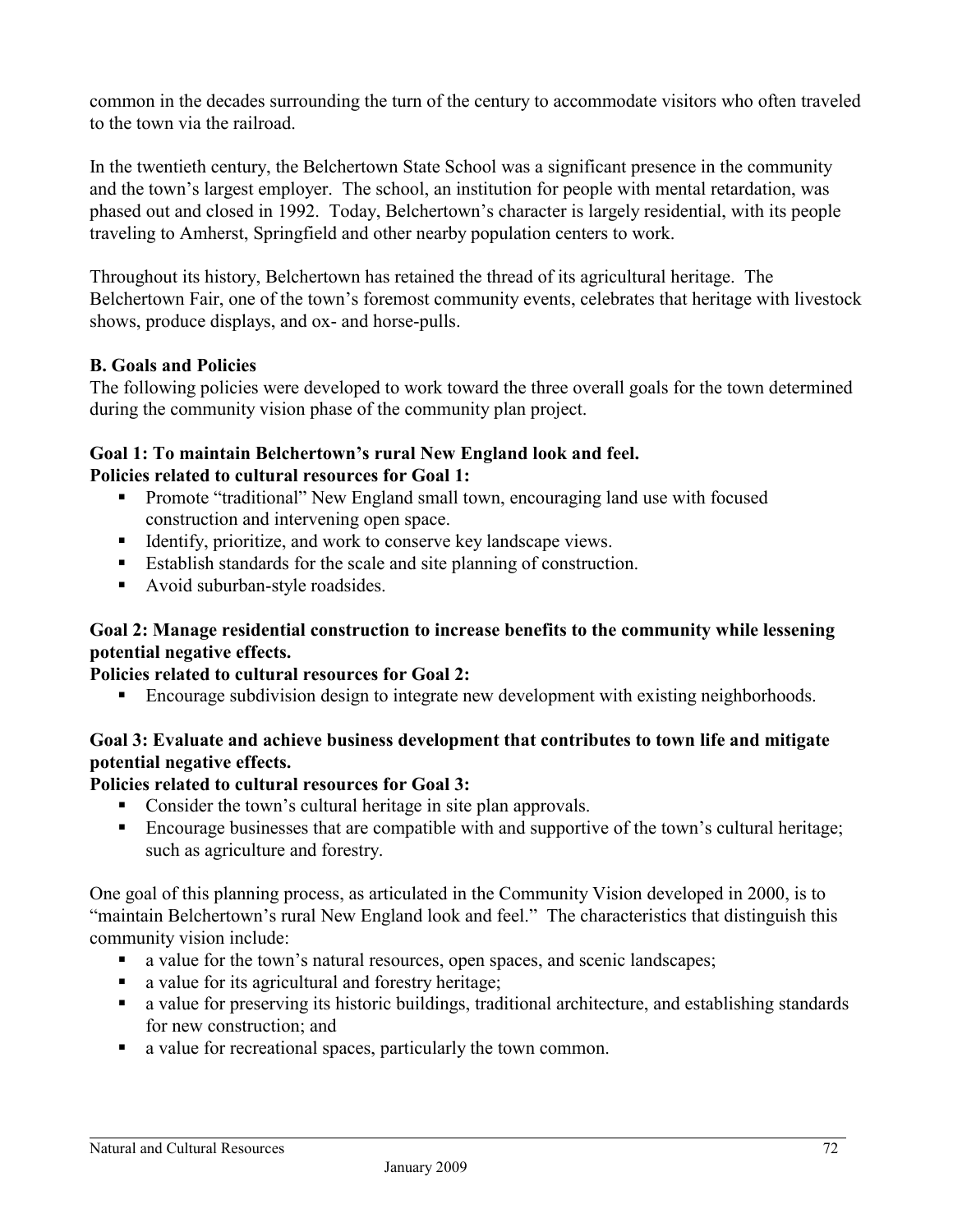This section of the Community Plan is an inventory of Belchertown's most important historical and cultural resources. It describes the steps that have been taken, and can be taken, to preserve our heritage and our quality of life.

# **C. Inventory of Resources**

## **Historic Resources**

## **1. Belchertown Center Historic District**

Local Historic Districts preserve significant historic structures and maintain historical integrity of new construction by requiring that the Historic District Commission review any exterior alteration to buildings and structures visible from the public way. In this way, builders are encouraged to choose architectural designs that complement the historic setting. Belchertown has one local historic district. [See Map 10, *Town Center Historic Sites*.]

Belchertown Center Historic District was listed as a local historic district in Massachusetts in 1990 and incorporates 74 properties on Main, Maple, Walnut, Park & Jabish Streets. This district has been adopted under the zoning bylaw as an overlay district (see map). The Historic District Bylaw Commission oversees activity within the district. Within this district are located many of the town's historic buildings and landmark locations, some of which are described below:

TOWN COMMON, BANDSTAND, AND SOLDIERS' MONUMENT. The town common is the jewel in Belchertown's crown. Colonel Elijah Dwight sold three acres to the town in 1791, which became a portion of the town common. Dr. Estes Howe gave the north portion of the common to the town in 1803 with the provision that no permanent structures be erected upon it. For more than two centuries, the common has served as a community gathering place, being the site of annual events as the Belchertown Fair, the Concerts on the Common, and even a skating rink in the winter. The Farmers and Mechanics Club built the bandstand in 1878. Erected in 1885, the Soldiers' Monument commemorates those who served in the American Revolution and the Civil War. More recent additions honor citizens who fought in the World Wars, the Korean and Viet Nam conflicts.

CLAPP MEMORIAL LIBRARY. Born in Belchertown in 1818, John Francis Clapp was a successful businessman in Brooklyn, New York. Upon his death, he left a bequest of \$40,000 for the construction of a library in his native town. The Clapp Memorial Library on South Main Street was dedicated on September 1, 1887. The building was designed in the shape of a Latin cross and is constructed of Longmeadow brownstone. The interior of the library features two elaborate stained glass windows with the muses of art, music, and literature as the central theme. One window is in memory of John Francis Clapp by his brothers Everett, Edward, and Dwight; his wife gave the other in memory of Calvin Bridgman.

STONE HOUSE MUSEUM, FORD ANNEX & BLACKMER BUILDING. Jonathan Dwight built the Stone House as a gift to his daughter Diantha when she married Theodore Dwight Lyman in 1827. After many years in the Dwight family, this spacious house was purchased from its heirs in 1922 for the use of the Belchertown Historical Association. Now a house museum, this Federal style home contains superb examples of American furniture, china, and decorative accessories made in the eighteenth and nineteenth centuries. Henry Ford donated money for the construction of the Ford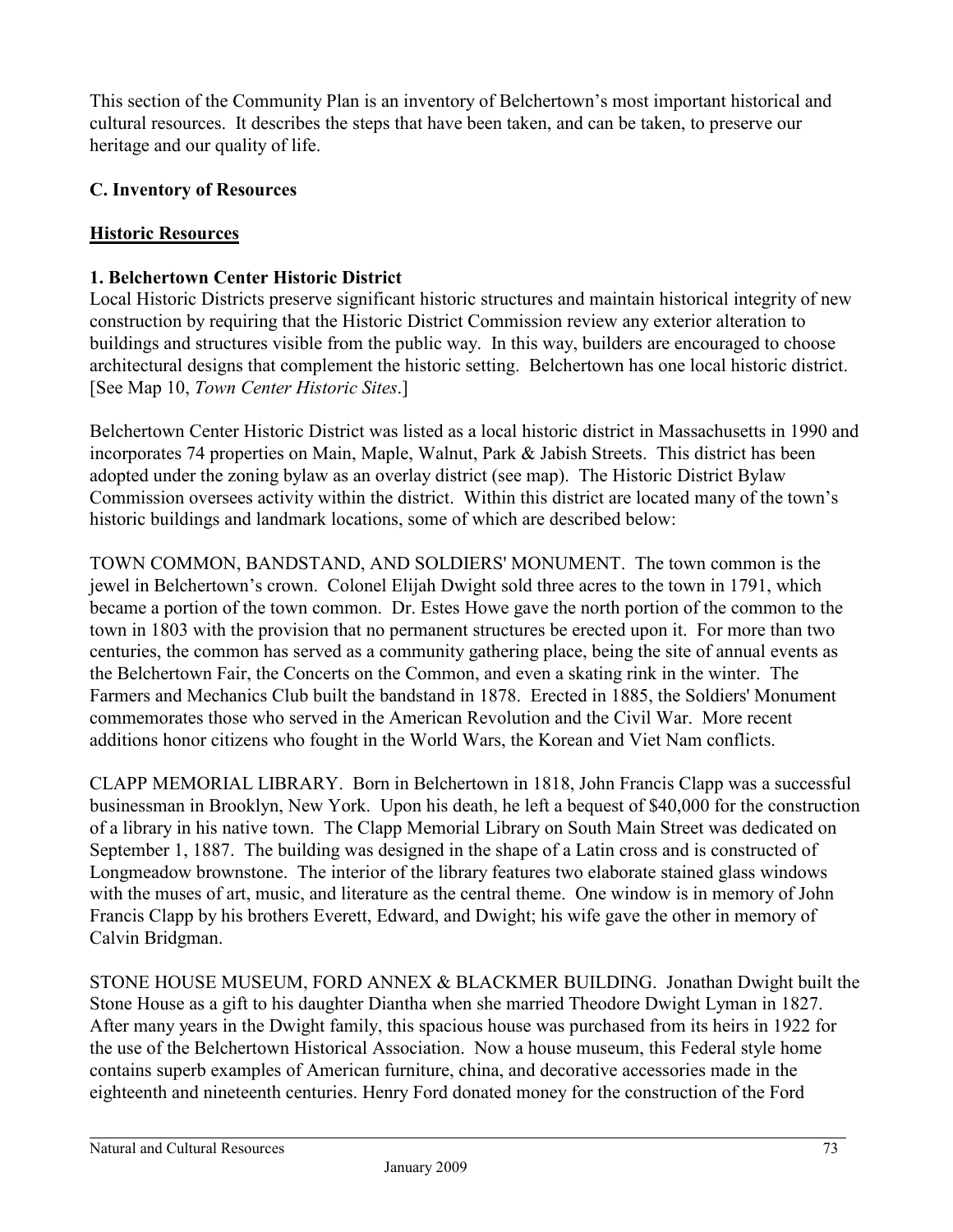Annex. Ford's interest in the town stemmed from his friendship and business relationship with Belchertown native Gaston Plantiff. Local stonemasons, D.P. Spencer and his son Howard did the stone work. The Ford annex, dedicated in 1923, houses a collection of carriages made in Belchertown. The *Belchertown Sentinel* published its first issue on April 2, 1915 with over 200 subscribers paying five cents per copy. Its founder, editor, and publisher for 50 years was Lewis Blackmer, who began the *Sentinel* in his shop on Cottage Street. Blackmer retired in 1965, but the paper he founded continues to this day under different ownership. The old printing press and other equipment can now be seen in the Blackmer Print Shop at the Stone House Museum.

OLD TOWN HALL. Harrison Root built the Old Town Hall on Park Street for \$2,800 in 1865 and it hosted elections and town meetings until 1946. That year, extensive renovations transformed it into a gymnasium and it now serves as a recreation center for the schools and community.

LAWRENCE MEMORIAL HALL. Myron Lawrence was a prominent lawyer and citizen of Belchertown. He served the town as a member of the General Court for 27 years, and was a president of the Massachusetts Senate. He was instrumental in bringing the New London Northern Railroad through town. His daughter Sarah married Dr. Charles Robinson, a Belchertown doctor who moved west and became active in the Free Soil movement in "bleeding Kansas" before the Civil War. Robinson was elected governor of the territory of Kansas and later its first governor. Sarah, who died suddenly in 1911, bequeathed money for the construction of Lawrence Memorial Hall in her parents' honor. The building was completed in 1923 and once served as the town's high school. Today, it is the center of the town government.

OLD FIRE STATION. Local businessmen organized the Enterprise Hook and Ladder Company in 1887. After a conflagration in 1899, the town appropriated \$900 for apparatus and \$500 for a building to house it. Members of the Enterprise Hook and Ladder Company signed up to become the Belchertown Fire Department. The Engine House was completed in 1902 and served the community for nearly a century. In 1998, a new fire station was built and the Old Fire Station was moved across North Main Street and re-dedicated as the Belchertown Firefighters' Museum, owned by the Belchertown Firefighters' Association.

CONGREGATIONAL CHURCH. The Congregational meeting house was dedicated on September 12, 1792. This building has been remodeled several times over the years. Originally, the structure was nearly square with an entryway from the west, or facing the common. The high pulpit was on the east wall and there were galleries on three sides. Major remodeling occurred in 1872 when the galleries were removed, the interior re-arranged, and the large windows constructed.

ST. FRANCIS CHURCH. The building dates to 1834 and was originally home to the Brainerd Church, a second Congregational group formed as a result of dissension over the Masonic order. When these churches reunited seven years later, the building became a Baptist church until that society disbanded in 1913. The building then served as a community hall during which time its steeple was removed. The Catholic Church acquired it in 1922.

METHODIST CHURCH. Records show a Methodist meetinghouse in southern Belchertown as early as 1819, but demand continued for services in the center of town. The first pastor, Reverend William Gordon, held services at both locations, traveling from southern Belchertown to minister in the old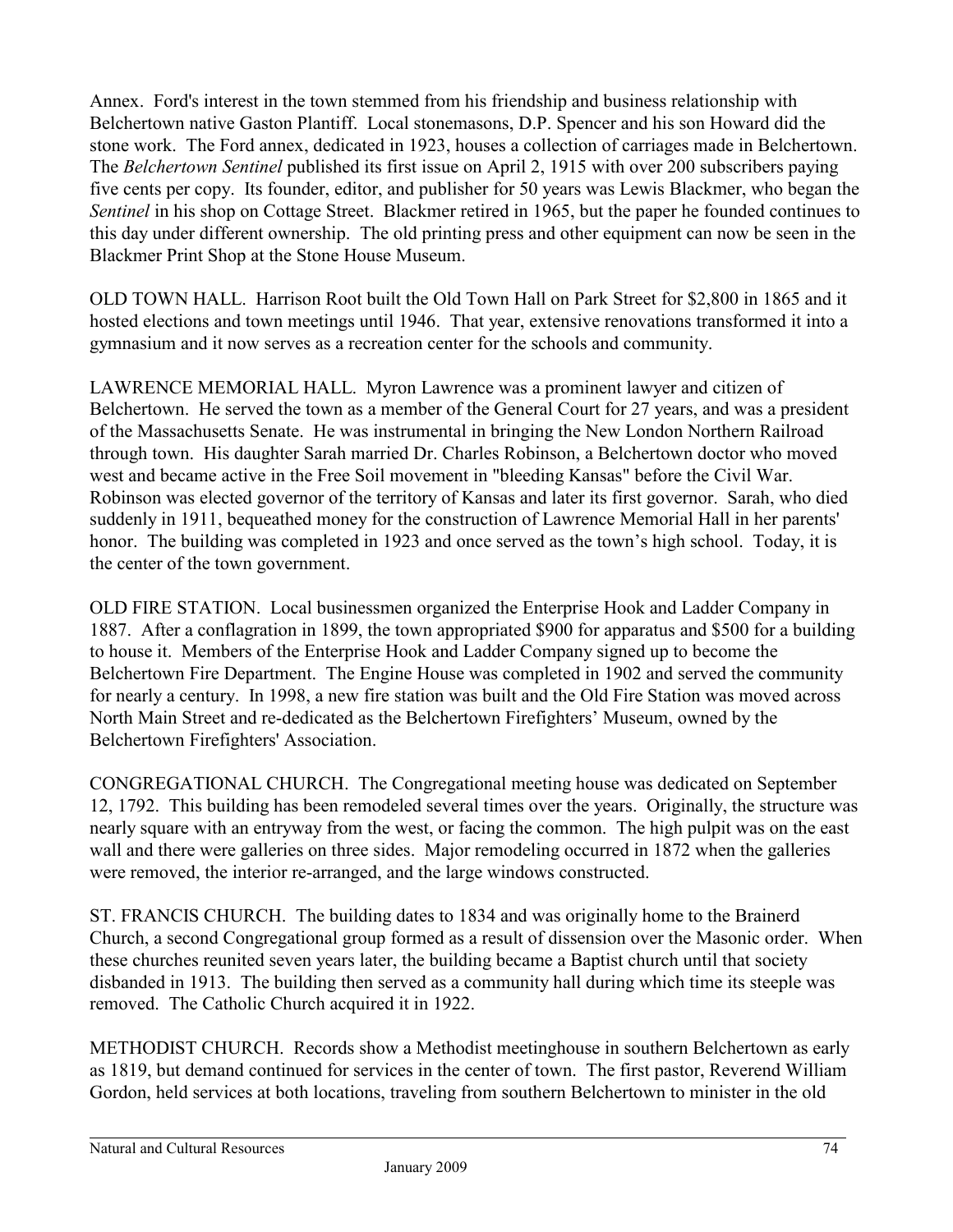Town Hall. In 1873, the Methodist Society purchased the Union Street Church, the oldest Methodist church in Springfield dating to 1823, and rebuilt it in Belchertown center.

# **2. National Register of Historic Places**

The National Register of Historic Places is a listing of structures or sites that are worthy of preservation for their significance to our nation's history, culture, architecture, or archaeology. It is a federal designation, administered through the Massachusetts Historical Commission. Listing in the National Register provides formal recognition, certain tax incentives for owners of income-producing property and limited protection from federally funded, licensed or assisted projects. However, National Register listing does not limit the owner's use of the property and places no restrictions or conditions on changes made by a private owner, unless there is federal involvement in the project.

#### *Belchertown Center Historic District -- see above*

Belchertown Center Historic District was listed on the National Register of Historic Places in 1982.

## *Belchertown State School, 30 State Street*

The Belchertown State School, a residential institution for people with mental retardation, was an important part of the community, and the town's largest employer, for over seventy years. The school opened in 1922 on land purchased from seven or eight families, the Town Farm, and the Deer Falls Farm. The complex of buildings was a village unto itself with its own water supply, electric plant, and its own infirmary and hospital facilities, complete with operating room, dental office, pharmacy, laboratory, and X-ray department. The state school's farm of over 200 acres supplied milk and eggs to Northampton State Hospital and Monson State Hospital, as well as for itself. Residents of the state school presented plays and pageants for the community. Changes in the way people with mental retardation were treated resulted in de-institutionalization and the closure of Belchertown State School in 1992. The Belchertown State School was listed in the National Register of Historic Places in 1994.

## *Walker-Collis House, 1 Stadler Street*

Myron Walker volunteered for the Union Army at age 14 and became the drummer boy for Company C of the 10th Massachusetts Infantry, serving with the Army of the Potomac and frequently under fire. Walker was successful in the insurance business in California and, upon his return to Belchertown in 1880, had an elaborate home built on the common. The following year, Walker hosted a reunion of the 10th Massachusetts, which was attended by the governor of Massachusetts. Walker served two terms in the state Senate. The house was purchased by the Collis family in 1929 and was moved to its present Stadler Street location in 1979. The location was listed in the National Register in 1982.

## **3. Other Historic Buildings and Sites** [See Map 11, *Historic Sites*.]

## *The Cold Spring*

This water source, frequented by early travelers on the path from Hadley to Brookfield (now Cold Spring Road), was the inspiration for the name by which the town was first known – Cold Spring. The spring is located on the property of the University of Massachusetts Horticultural Research Station and is marked by an historical marker.

## *Historic Homes Project*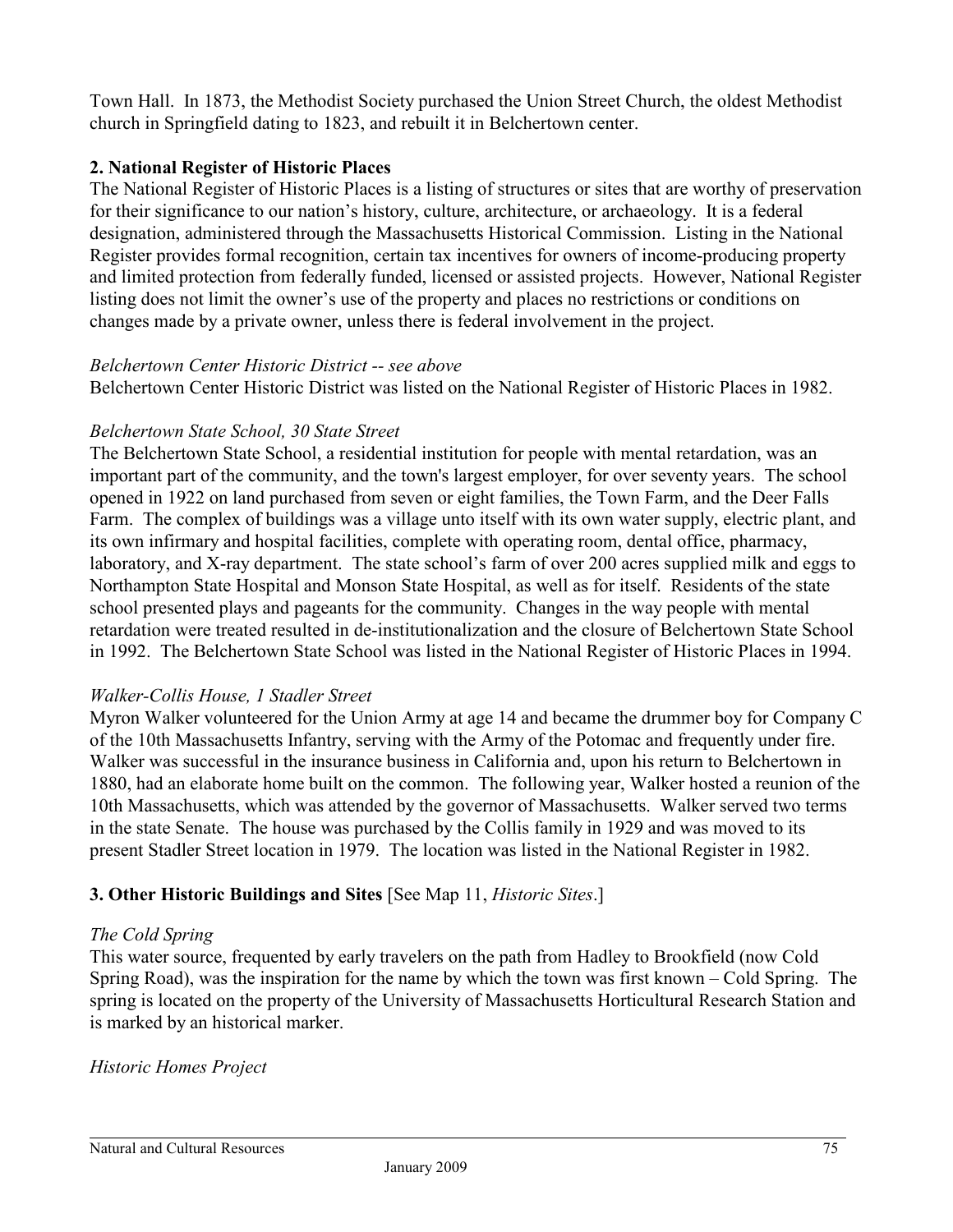In recent years, the Belchertown Historical Commission has begun recognizing historic buildings in town. So far, the following buildings have been so recognized with bronze plaques:

- the Washington Street School,
- $\blacksquare$  the Mason Abbey Homestead (73 Federal St.),
- $\blacksquare$  the Joseph Phelps house (60 N. Main St.),
- $\blacksquare$  the Jonathan Grout homestead (17 Main St.), and
- $\blacksquare$  the Joseph Bridgeman house (393 Bay Rd.).

#### *Stone Mile Markers*

With the settlement of Brookfield to the east, a road was laid, following the paths well-used by the aboriginal residents of the area, connecting Brookfield to Hadley and Northampton. This road became known locally as the "Bay Road" and, in Belchertown, three stones mark distances on this ancient route, though the date of origin of the stones is uncertain. The three existing stones are located at the corner of Federal Street and George Hannum Road, near Lawrence Memorial Hall on South Main Street, and at South Cemetery on Mill Valley Road.

## *Dwight Chapel*

The cornerstone of Dwight Chapel, a non-sectarian church located on Federal Street, was laid in October 1886 and the building was dedicated on March 12, 1887. The chapel was built on land donated by Mrs. Elizabeth R. Wilson and Patrick Joy and was named in honor of Harrison Dunbar Dwight, the first freight agent for Dwight Station. Funds for the chapel were raised through a variety of creative endeavors, including raising money by making and selling 1,500 potholders. Another group made a quilt, placing the autographs of President Cleveland, his First Lady, and his mother in the center and then charged neighbors ten cents to embroider their own names into it. Others sold jellies, teas, aprons, and other products.

## **4. Archaeological Resources**

Known prehistoric sites contain evidence of human habitation prior to European settlement, particularly in the lakes region. Because of the sensitivity of these sites to vandalism, their locations are not given in this report and information about them is not widely disseminated. Potential effects on archaeological sites by proposed development are reviewed according to Section 106 of the National Historic Preservation Act, the Massachusetts Environmental Policy Act, or Massachusetts Burial legislation. In most cases, the Belchertown Historical Commission would be contacted to review any potential impacts from any proposed project near one of these sites.

## **5. Scenic Landscapes**

## **Scenic Areas**

# *Quabbin Reservoir*

To provide water for metropolitan Boston, the Swift River was dammed in the 1930s to create Quabbin Reservoir, submerging the towns of Dana, Prescott, Enfield, and Greenwich (in this case, this is pronounced as it appears – "Green-wich"). Many of the residents of these towns and some of their houses were relocated to Belchertown. Construction of the Windsor Dam and the Goodnough Dike lasted from 1933 through 1939, and the reservoir was filled over a seven-year period. To transport the water, a long aqueduct pipeline was laid between the Quabbin and Wachusett Reservoirs to supply many Massachusetts communities. In addition to its value as a drinking water source, Quabbin Reservoir is one of the finest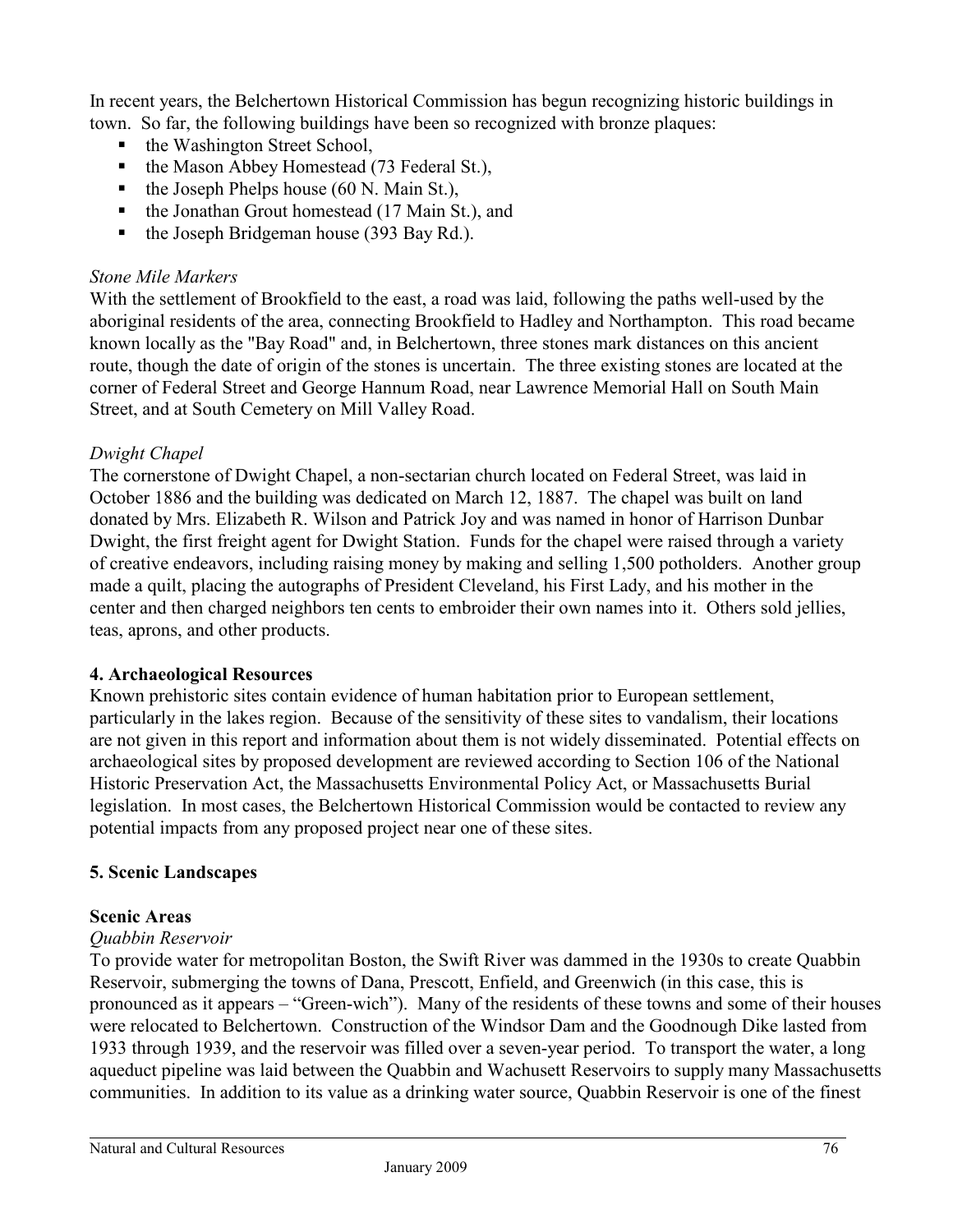recreational areas in western Massachusetts. Its miles of beautiful hiking trails and picnic areas are popular with local residents and visitors alike. Limited fishing and deer hunting are possible in season. Quabbin Reservoir is under the administration of the Massachusetts Department of Conservation and Recreation.

# *Holland Glen*

Holland Glen is a "deep, narrow chasm with steep sides covered thickly with a growth of pine and hemlock." The water through the glen "spreads off a vast ledge, falling about 25 feet...then goes tumbling over the rocks, descending about 200 feet in a distance of half a mile..." A favorite spot for hikers, Holland Glen is currently owned by the Belchertown Historical Association and was named for Dr. Josiah Gilbert Holland, a Belchertown native who was a noted educator, publisher, and author.

## **Scenic Roads**

As noted below in "Areas That Need Improvement," although town meeting adopted a scenic roads bylaw, Belchertown has no designated scenic roads. People were opposed to their own road being designated scenic, as they feared they would be restricted

# **6. Culturally Significant Landscapes**

## *Belchertown State School*

As noted previously, the Belchertown State School was a significant presence -- and the town's largest employer -- for much of the twentieth century. The huge campus near the center of town represents a valuable asset in terms of the town's economic development, cultural heritage, and recreational potential. Parts of the state school land have been acquired for use as the town's senior center, police station, teen center, and other municipal purposes. The Belchertown Economic Development and Industrial Corporation, who have sold several parcels to businesses, own the bulk of the campus. However, this only scratches the surface of this property's potential.

## *Tri-Lakes Area and Town Beach*

Belchertown has three lovely lakes, once known as Upper, Middle, and Lower Ponds, or the Bridgman Ponds. John Jackson proposed the names by which they are known today: Lake Holland, Lake Arcadia, and Lake Metacomet. Simon Kelley gave the town land on Lake Arcadia that is now the Town Beach. These beautiful lakes provide recreational enjoyment year-round from swimming and boating in the warm weather to ice skating in the winter.

# *Quabbin Reservoir*

See the description above under "Other Scenic Areas."

## *Agricultural Lands*

Belchertown's heritage has always been inextricably connected to the farms and pastures that demarcate the town's agricultural lands. Though few working farms are left, the town has expressed its value for the heritage embodied in its farm lands.

## **7. Cultural Activities**

## *Belchertown Fair*

The Belchertown Fair is one of the oldest continuously-held fairs in New England and has been a special day in town since the first one was held in 1856. Originally called the Belchertown Cattle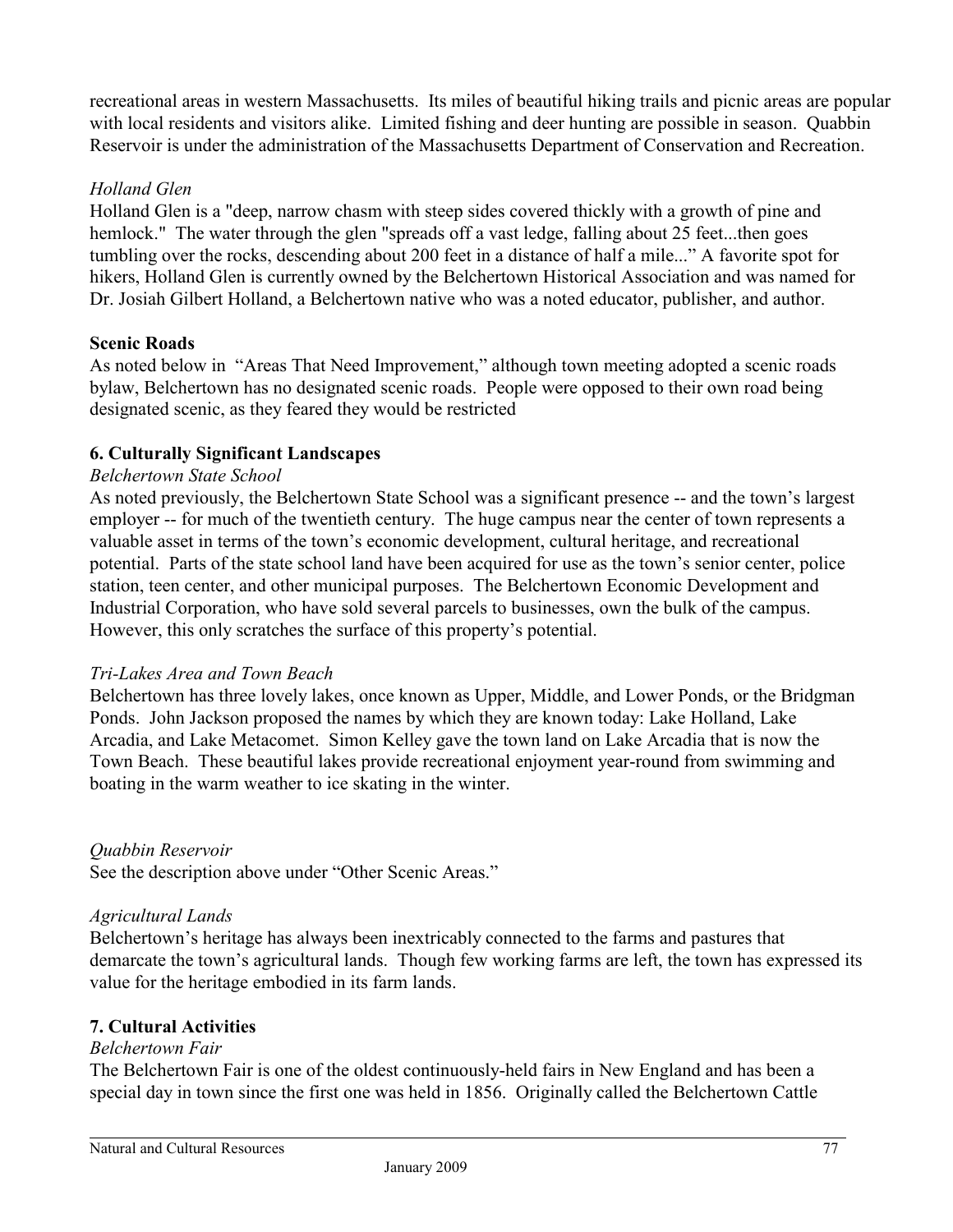Show, it was for many years sponsored by the Farmers and Mechanics Club (known as the Belchertown Agricultural and Mechanics Association until 1860). Early cattle shows were considered rather rowdy affairs, but more recently the fair has become a true family event. As the number of working farms has diminished, the Belchertown Fair has become an "old home day" for the town. In addition to rides, games, and entertainment, the fair still includes ox and horse pulls and other agricultural competitions as a reminder of our heritage. These days, instead of livestock, the parade on fair day displays local bands, community groups, and activities and is a huge community event. Sponsored and organized by volunteers and the Friends of the Fair, the fair is privately funded, using no town money. Since its inception, the Belchertown Fair has taken place on the town common.

#### *Concerts on the Common*

This popular summertime band concert series takes place on the common annually and is attended by hundreds of residents each Thursday evening.

#### **8. Athletic Fields**

#### *Lawrence Parsons Memorial Field*

Mrs. Willing Spencer gave the land for Parsons Field to the town in memory of her father, Lawrence Parsons. The construction of the recreation area was a Works Project Administration project completed in 1940. Today, the popular park, playground, and ball fields are well-used all summer long by adults, youth, and children.

#### *Austin-Gaughan Memorial Field*

The softball field and park was named for Michael Austin and Roger Gaughan, two Belchertown residents who gave their lives in the Viet Nam Conflict.

#### *Constantino Field*

A baseball diamond and park has been designed and laid out to honor former minor leaguer Ron Constantino who served the town as Director of the Recreation Department and coach of the high school baseball team for many years.

#### *Schools*

The Belchertown schools have a complex of sport fields for football, soccer, baseball, softball and tennis.

## **9. Cemeteries**

The town's department of public works maintains nine cemeteries. These are listed in Chapter VII. Community Facilities and Services in the first table.

## **D. Analysis**

## **1. Public Preferences**

#### *Belchertown Community Survey*

As part of the Community Planning Process, a survey of Belchertown residents was conducted in 2000 to ascertain public attitudes and sentiment on key aspects of the town's future.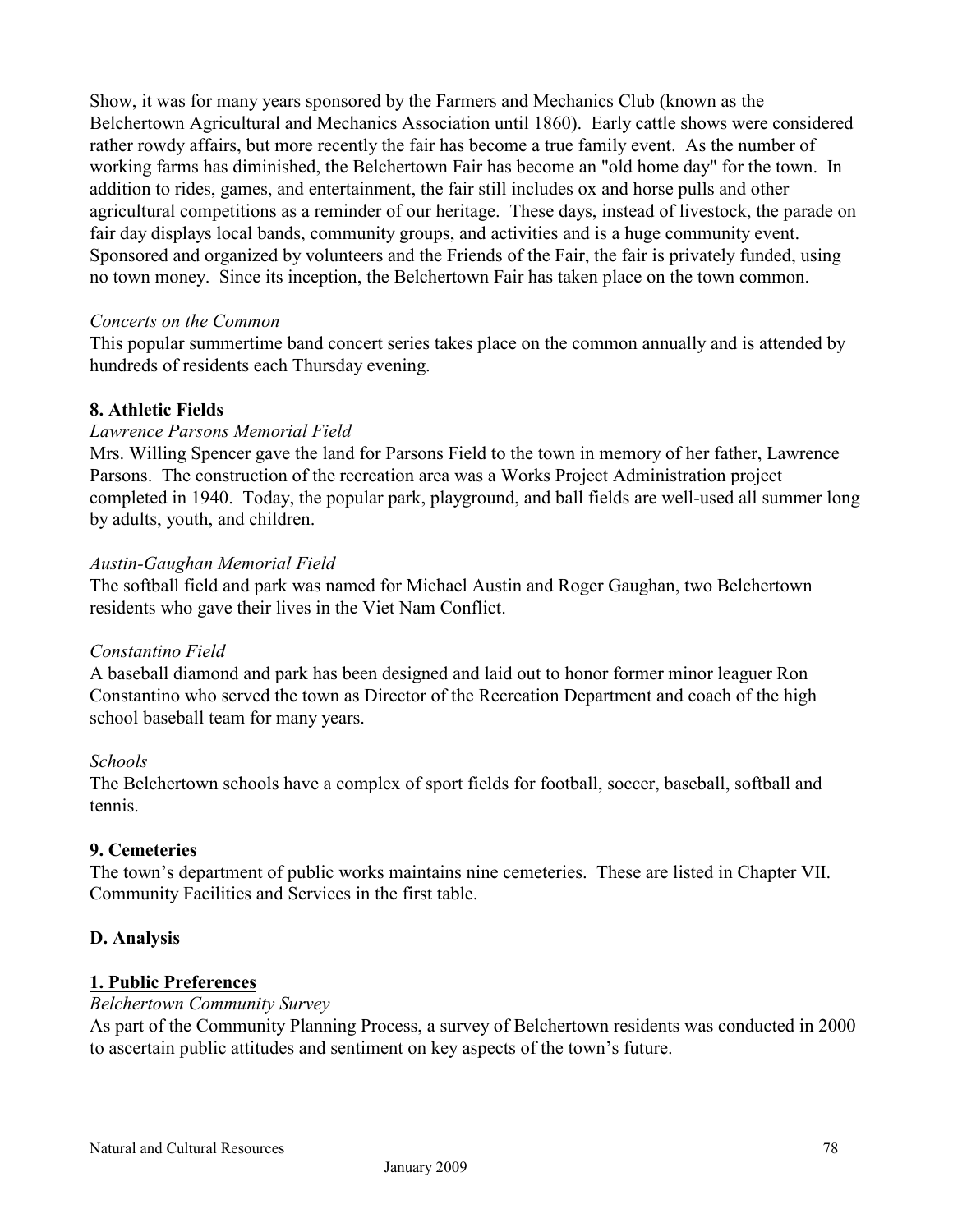When asked, *"to what extent do you support or oppose the Town of Belchertown preserving/protecting the following types of open space (natural areas)?"* respondents *strongly supported* the following items:

- **Town common**
- **Town lakes**
- Rivers and streams
- Wooded areas
- $S_{\text{cenic views}}$

When asked, *"How important to you are the following types of recreational facilities in Belchertown?"* respondents ranked the following as *very important:*

- Ouabbin reservoir access
- Town parks
- Playgrounds
- Picnic areas
- **Hiking trails**
- **Athletic fields**
- **Town beaches**
- $\blacksquare$  Bike trails

When asked, *"To what extent do you value each of the following as reasons to live in Belchertown?"* respondents included "rural small-town atmosphere," "the town common," and "historic buildings" among the dozen items valued the highest*.* 

When given a large list of possible activities, Belchertown residents rated "preserve the rural elements of the town" and "encourage historic preservation" and *very important* and ranked them fourth and sixth respectively. The only items ranked with higher priority dealt with preserving environmental quality and limiting residential development.

## *Belchertown's Community Vision, 2000-2001*

"Maintaining Belchertown's Rural New England Look and Feel."

This was identified as Goal I of Belchertown's Community Visioning Project and clearly targets the town's historic resources and landscapes for protection. The following items supported the goal:

- Support agriculture and forestry
- Avoid degradation of natural resources
- **Promote "traditional" land use with focused construction and intervening open space**
- Identify, prioritize, key open space parcels for natural resource protection, agriculture/forestry, and/or recreational use
- $\blacksquare$  Identify, prioritize, and work to conserve key landscape views
- Establish standards for the scale and site planning of construction
- Maintain the town common and its immediate surroundings as the heart of town
- Establish standards for architecture in public places
- Avoid suburban-style roadsides

As a direct result of the visioning project, the town planning process includes activities to focus attention specifically on "open space preservation" and on "creating a plan for the town center, including preserving the town common."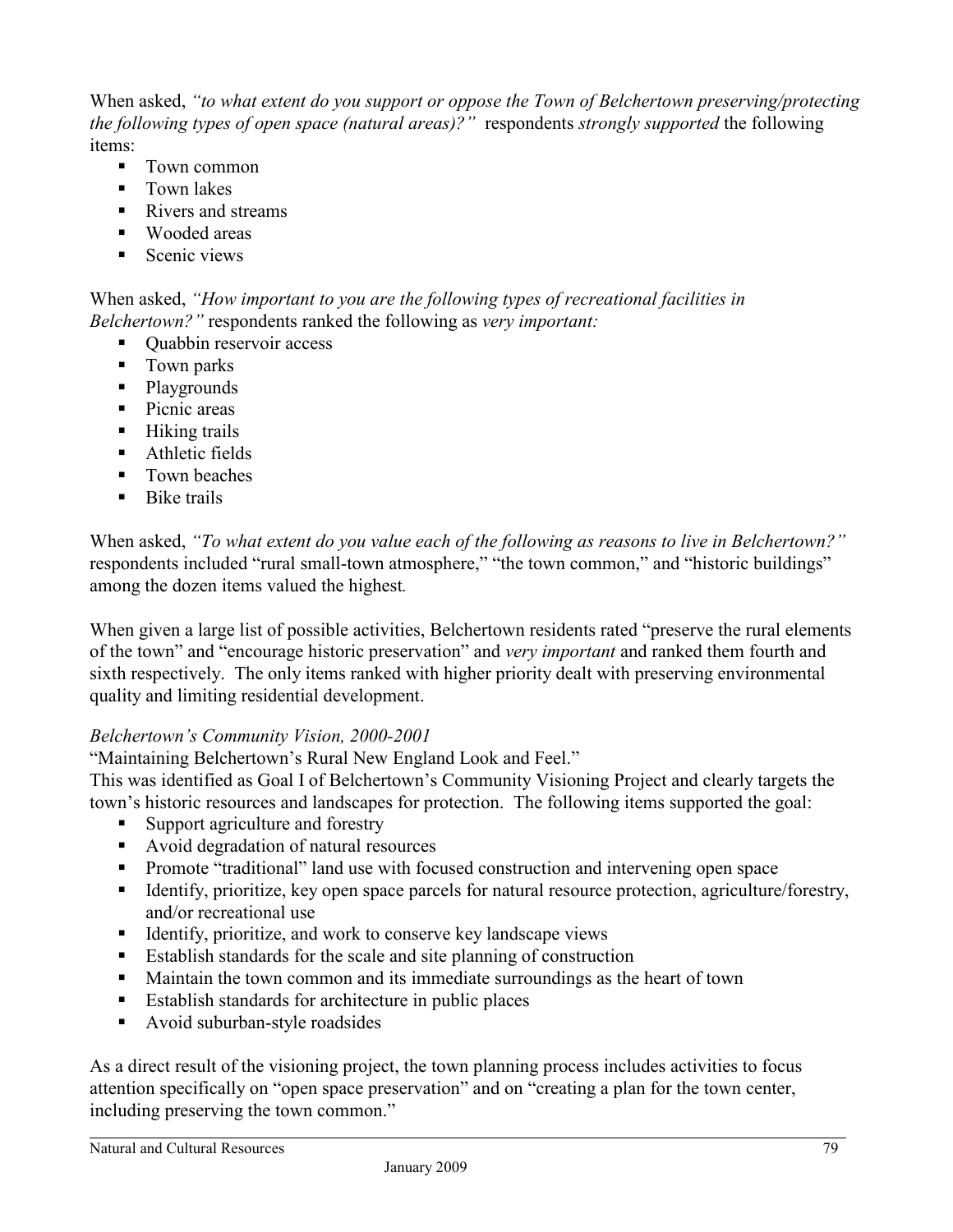# **2. Existing Levels of Protection**

## **Belchertown Historic District Commission**

The Belchertown Historic District Commission was established in 1990 with the purpose of protecting the character of Belchertown's common and historic town center. Belchertown's Historic District (see *Inventory of Resources* section) has been recognized for its historic and architecturally significant qualities. The Historic District Bylaw Commission must review any new construction or proposed changes or alterations to the exterior of any existing property that is visible from the public purview. Any such alteration or building may be subject to a formal review process before a building permit can be obtained.

#### **Belchertown Historical Commission**

The Belchertown Historical Commission has been developing the Historical Properties survey in conjunction with the Massachusetts Historical Commission. The survey involves determining the age and style of construction of the house, searching the title to identify the original owner, photographing the exterior and mapping its location, and recording the historical importance of the building. In recent years, the Historical Commission has begun recognizing historic buildings in town by offering a bronze plaque for the exterior of the structure.

#### **Belchertown Historical Association**

The Belchertown Historical Association is a private, non-profit organization formed in 1903 "to promote and encourage historical, antiquarian, and genealogical investigation relating to the town of Belchertown." In 1921, the Association purchased the Dwight family house, called the Stone House, through a bequest from Harriet Dwight Longley. Today, the Stone House Museum is the headquarters of the Association and houses its impressive collection of historical artifacts and memorabilia from the  $18<sup>th</sup>$ ,  $19<sup>th</sup>$ , and  $20<sup>th</sup>$  centuries.

## **3. Areas in Need of Improvement**

## **Historic Resources**

# *Unprotected Historic Areas & Structures*

Most of the town's historic structures are unprotected from demolition or alteration by private owners. Only those structures lying within the town's Local Historic District are subject to any public review process, at all. Historic structures in other areas, such as the Bay Road, southern Belchertown, and along Federal Street are not so protected.

As described previously, the National Register of Historic Places provides very limited protection and only when federal money is involved (see *Inventory of Resources* section). Only this listing covers the buildings in the town center, the Belchertown State School, and the Walker-Collis House. Three of Belchertown's most significant historical structures, the stone mile markers, are virtually unprotected. The recent development of one location for a shopping center has highlighted how much their protection is reliant on the good faith of the property owner, as the relocation of the marker may become a necessity and an issue. The other two markers, thankfully, are situated on town property, affording them a level of protection not subject to the whims of the marketplace. Still, there are issues of preservation from vandalism, accidental destruction, and the effects of auto exhaust and acid rain.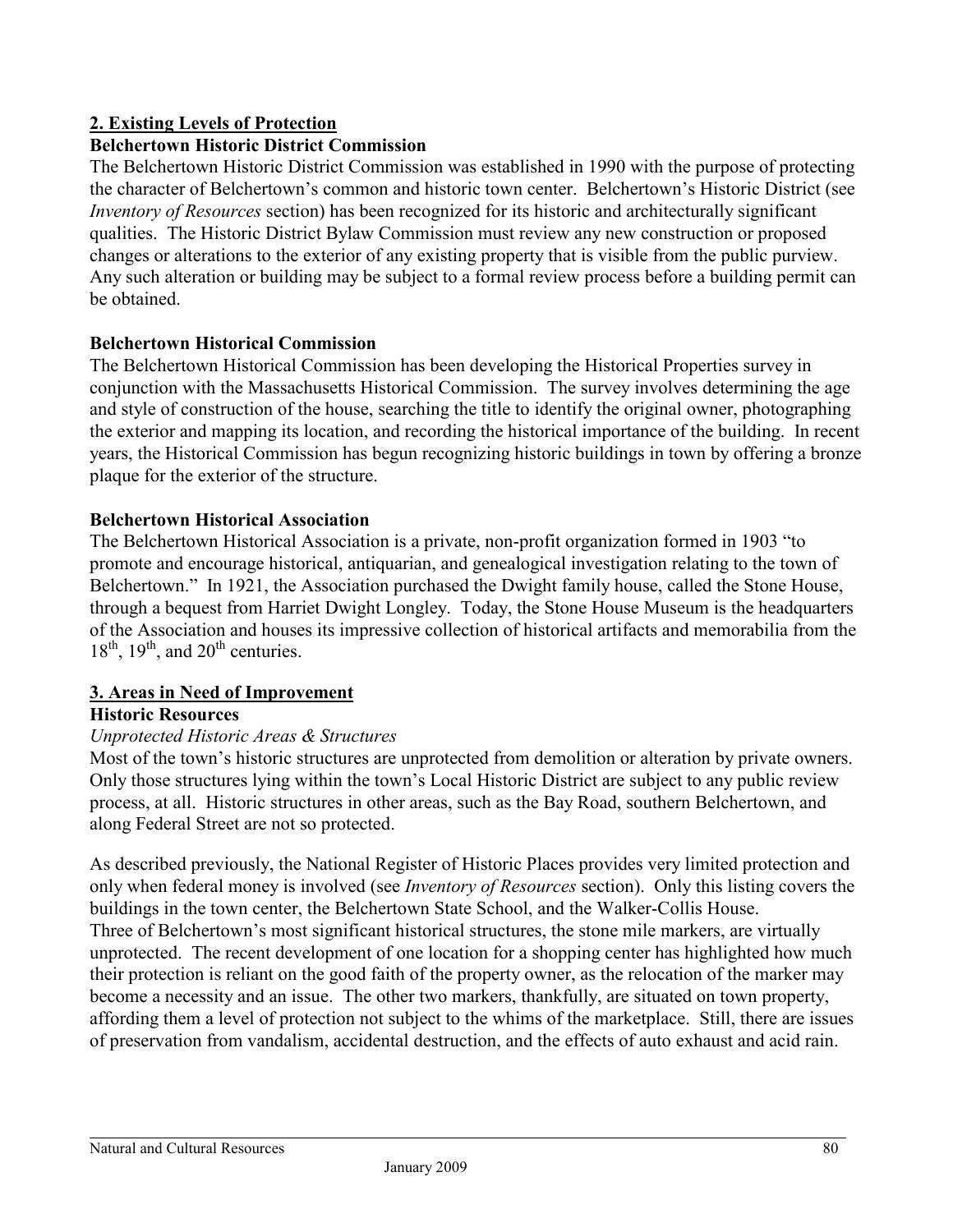Certainly, Belchertown's many stone walls enhance its New England "look and feel," yet there are no regulations or protections preserving them. Though precedent for this is uncertain, Belchertown might consider developing protections for existing stone walls visible from public ways.

The town's cemeteries suffer from insufficient funding for maintenance. A very small allocation goes toward cemeteries, and that is used for basic mowing. Repairs to stones, walls, fences, etc. are deferred.

# *Lack of Awareness*

Perhaps, the biggest problem underlying all historic preservation efforts is the lack of awareness and lack of respect for the town's history. The protection of both buildings and landscapes will ultimately depend upon the extent to which the citizens value them. Belchertown is fortunate to have the Stone House Museum and an Historical Association that has been active for nearly a century. Through their efforts, a healthy awareness has developed among long-time residents of the town, but the town's rapid growth and the transient nature of some of the population, point to the need for further work to increase awareness. One possible project might be for the Historical Commission and the Belchertown Historical Association to create an audiotape tour of historic locations, describing their significance to the town's development. This could be one way in which newcomers to Belchertown could learn about the town's past and create a value for preserving it.

# *Mapping of Historic Resources*

Information about the town's historic resources should be included in the town's geographic information system, so relevant information will be readily available to the Planning Board, Town Planner and other municipal boards and commissions.

## *Archeological Resources*

Information about archaeological sites of significance should also be included in the town's geographic information system. Inquiries should be made to the Massachusetts Historical Commission and the Belchertown Historical Commission for information regarding the precise locations of such sites, though there may be some confidentiality provisions necessary.

## *Demolition of Historic Buildings*

Belchertown has no Demolition Delay By-law, leaving all its historical properties outside the Historic District subject to immediate demolition. A Demolition Delay By-law has been used in other communities to delay proposed demolition of historic structures, for usually 3 to 6 months, to enable alternatives to be explored.

## *Historic Structures in Need of Rehabilitation*

Historic structures in need of rehabilitation or repair, both public and private, might benefit from a pool of funds administered by the town that could be used for low- or no-interest loans or grants for these purposes. The town would benefit from having improved appearances and some measure of approval over the designs.

## **Scenic Vistas Protection Bylaw**

Currently, Belchertown has no protection for scenic vistas – the views of mountains, hills, and rolling terrain and add to the quality of our everyday life. Wilbraham has a bylaw that takes effect above 550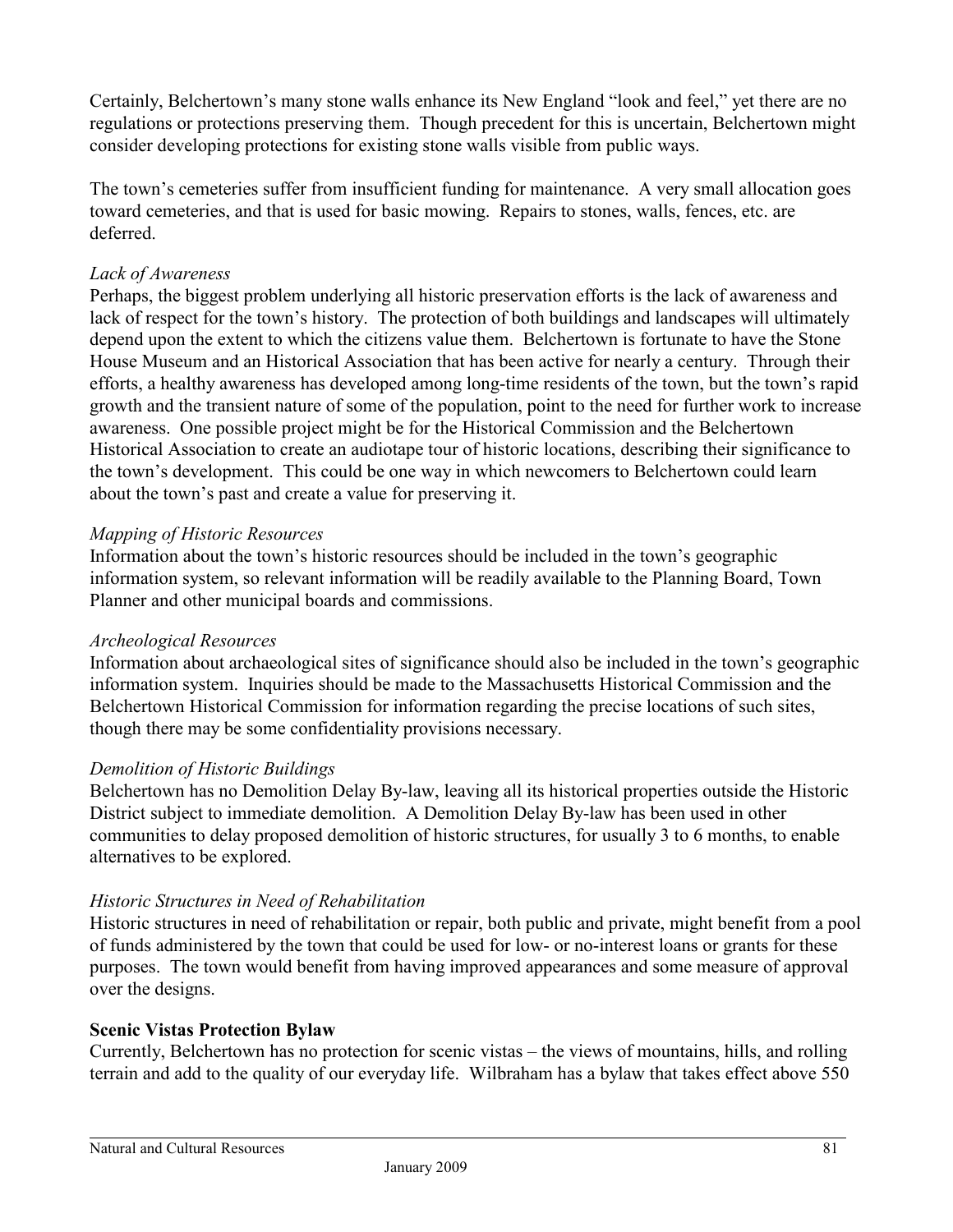feet of elevation and covers new construction that might be visible from a public area. New buildings must be sensitive to the terrain, existing vegetation, and viewsheds.

#### **Scenic Roads Bylaw**

As a result of the 2002 Community Plan, town meeting adopted a scenic roads bylaw. A subsequent town meeting voted down all the specific roads that had been nominated to become scenic roads under the bylaw. Thus, we have scenic roads bylaw with no designated scenic roads. Other towns have used scenic roads bylaws to designate certain roads for increased, though limited, protection from actions related to the repair, maintenance, reconstruction, or paving of the road. Typically, under a scenic roads bylaw, such actions would require a public hearing and Planning Board approval prior to beginning the project. These bylaws only pertain to the public right-of-way.

#### **Agricultural Preservation Zone**

Although zoning for only agricultural uses is not permitted, a zoning bylaw can be changed to support agricultural uses. Such a bylaw would protect and promote farming by preserving the lands on which it is most viable. The bylaw could require all new subdivisions in the designated agricultural preservation overlay zone to be clustered on areas least suitable for agriculture and livestock. In addition, dwelling units would be located away from farms and road and drainage systems are to be designed for the least possible impact on agricultural lands and uses. Accessory uses on farmland such as conference centers, restaurants, or other small businesses, could be permitted, thereby allowing farm owners to diversify the sources of their incomes.

| $I.D.$ &<br>Priority | Action                                                                                                                                                                 | When<br>Initiate | Remarks:                                                                                  | *Leadership<br>and others who<br>should be involved                                   |
|----------------------|------------------------------------------------------------------------------------------------------------------------------------------------------------------------|------------------|-------------------------------------------------------------------------------------------|---------------------------------------------------------------------------------------|
| $HC-1$               | Establish a town policy to define and protect<br>scenic vistas and views from town ways.                                                                               |                  |                                                                                           | *Planning Board                                                                       |
| $HC-2$               | Develop and adopt a demolition notification<br>bylaw to allow time to consider alternatives to<br>losing historic structures.                                          |                  | This is pending.                                                                          | *Historical<br>Commission<br>BoS, Consultant                                          |
| $HC-3$               | Increase awareness of local history and<br>historic structures and sites in order to<br>improve protection efforts, i.e., audiotape<br>waling tour of the town center. |                  |                                                                                           | *Historical<br>Commission<br><b>Belchertown</b><br>Historical Assoc.,<br><b>NESFI</b> |
| $HC-4$               | Recognize and document historic structures<br>and sites via the Historical Commission's<br>Historic Properties Survey.                                                 |                  | In progress<br>through CPA<br>grant                                                       | *Historical<br>Commission                                                             |
| HC-4a                | Explore feasibility of funding pool for<br>restoration/maintenance of historic buildings<br>based on inclusion in Historic Properties<br>Survey.                       |                  | Passage of<br>Community<br><b>Preservation Act</b><br>supports this<br><b>Action Step</b> | *Historical<br>Commission                                                             |
| $HC-4b$              | Consider developing protections for existing<br>stonewalls visible from town ways.                                                                                     |                  | Tools other than<br>Scenic Roads<br>bylaw should be<br>explored                           | *Planning Board<br><b>Historical</b><br>Commission                                    |
| $HC-5$               | Include information about town's historic                                                                                                                              |                  | Further                                                                                   | *Historical                                                                           |

## **E. Implementation Actions for Cultural Resources**